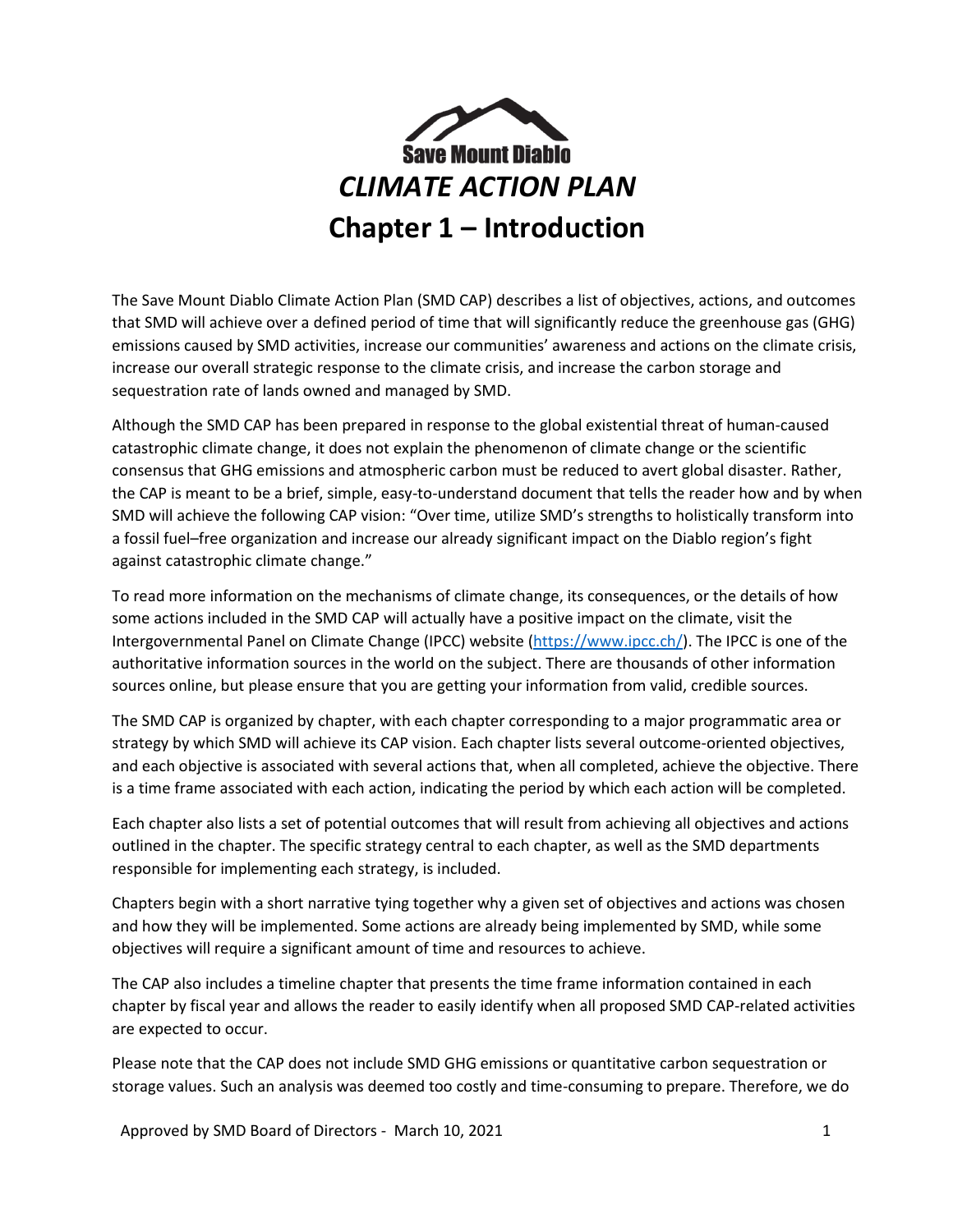not state any goals related to actual GHG emissions reduction targets. Instead, we state outcome-oriented objectives, as opposed to impact-oriented goals linked to GHG reduction targets.

The SMD CAP will be updated once at the end of each fiscal year. The period of implementation begins at the start of SMD fiscal year April 1st, 2021–March 31st, 2022.

### **Composition of SMD CAP Team**

Ted Clement, Executive Director Karen Ferriere, Development Director Seth Adams, Land Conservation Director Monica Oei, Finance & Administration Director Sean Burke, Land Programs Director Juan Pablo Galván, Senior Land Use Manager Joanne McCluhan, Executive Assistant Laura Kindsvater, Communications Manager Roxana Lucero, Land Stewardship Manager Denise Castro, Education & Outreach Associate

### **Overall Team Purpose**

To complete and win Board approval by the end of FYE 21 of a CAP that includes feasible, achievable goals to address catastrophic climate change.

#### **CAP Vision**

Over time, utilize SMD's strengths to holistically transform into a fossil fuel–free organization and increase our already significant impact on the Diablo Region's fight against catastrophic climate change.

### **SMD CAP Strategies**

- A. Advocacy and Policy—advocate for climate-related legislation, policies, and benefits from local to federal levels.
- B. Education—meaningfully and directly connect an informed and diverse constituency to nature and thereby help us better implement meaningful climate solutions.
- C. Financial (Fundraising and Finance)—respectfully restructure our financial relationship with corporate sponsors, SMD investments, and employee retirement options to eventually achieve a fossil fuel–free portfolio while upholding our fiduciary and mission responsibilities to maintain and grow SMD's financial strength. That financial strength allows SMD to continue to sustain and further its perpetual land conservation mission.
- D. Land Acquisition—secure natural carbon sinks, conserve habitat corridors for species migration, and help prevent greenhouse gas emission increases by in-fee and conservation easement land protection.
- E. Organizational Carbon Footprint—reduce and eventually eliminate SMD's carbon footprint.
- F. Stewardship—manage natural lands to mitigate the effects of climate change and enhance the resilience of natural and human communities.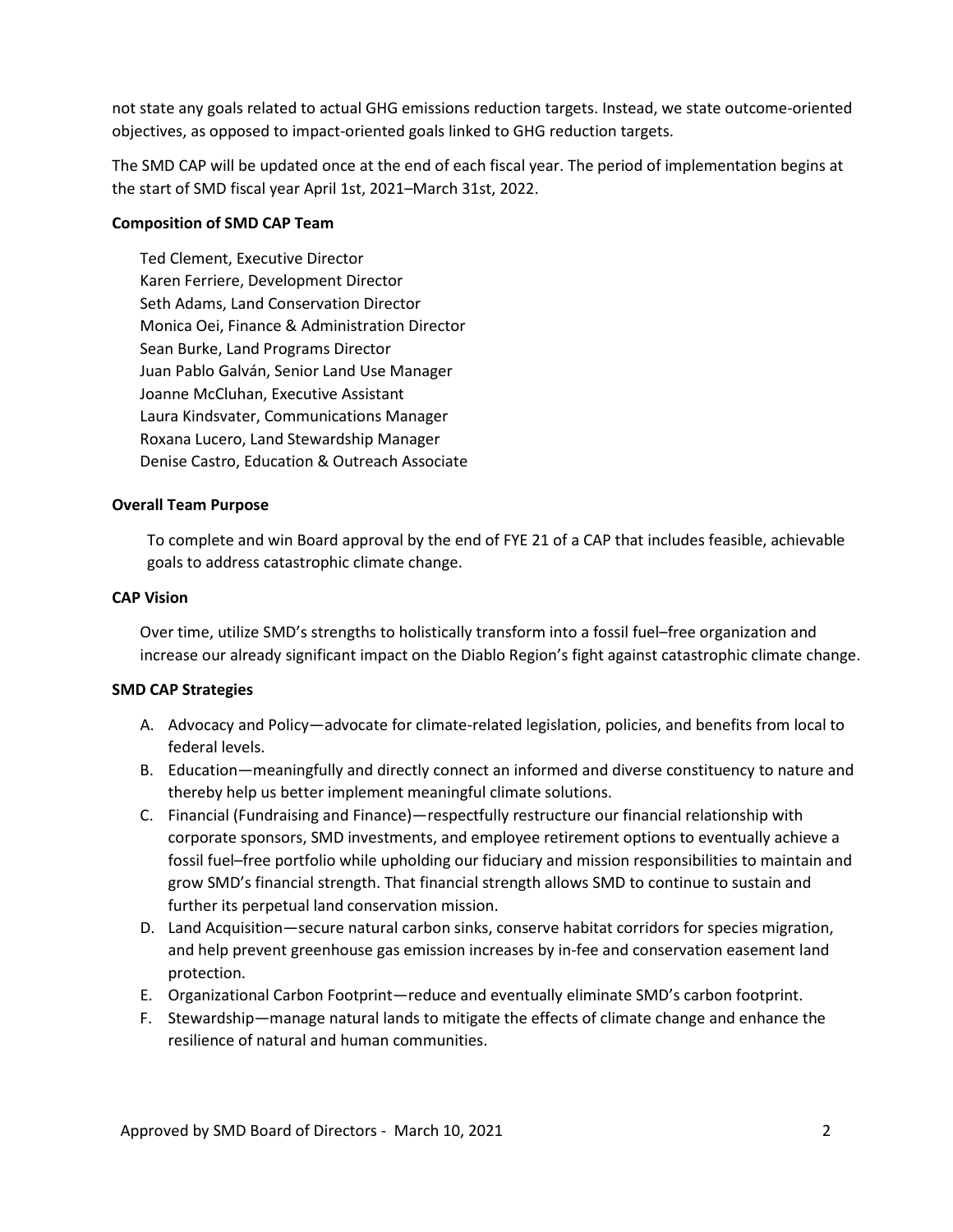## **Chapter 2 – Advocacy and Policy**

#### **Strategy**

Advocate for climate-related legislation, policies, and benefits from local to federal levels.

#### **Responsible Department**

Advocacy & Land Use

#### **Advocacy and Policy Narrative**

SMD is the preeminent conservation organization operating at the local and regional level in Contra Costa County. Because of SMD's geographic focus and structure as a land trust, our advocacy remains centered around addressing physical threats to the integrity of the scenic and biodiverse lands in the Mount Diablo region. Therefore, we have typically addressed physical and policy threats and opportunities with respect to open space that have an effect at the local and regional level.

Climate change is different, in that it presents an existential threat to wildlife, habitats, open space, and protected lands from the local all the way to the global scale and cannot be characterized as a physical threat the same way a housing subdivision or proposed freeway can.

Alternative energy project proposals will proliferate in the coming years and SMD understands that we need many of these projects to reach emission targets. We will continue to evaluate projects as they are proposed, while promoting regional planning, less sensitive locations, and full mitigation of impacts.

Given SMD's strengths and scope as an organization, the most effective way we can address the threat of climate change through an advocacy and land use policy strategy at regional, state, and even broader scales is to formally ally with other local and regional organizations and coalitions that specialize and have more experience in climate change–related work. This approach adds strength to climate-change advocacy throughout the area without duplicating efforts or unduly expending SMD's resources. It also strengthens local climate advocacy in that, within SMD's geographic area of interest, other organizations can capitalize on SMD's knowledge and experience in the Diablo area.

SMD is the organization most likely to engage on specific development proposals in the Diablo area, and we are the most effective in the region at improving projects and increasing conservation gains. Therefore, SMD can effectively reduce the negative impacts of climate change by incorporating ways to reduce GHG emissions into our regular project-level environmental review. We are also the main popularizer of the Diablo Range as a conservation story, and one of the organizations most likely to respond to development proposals that could negatively impact conservation values further south in the Diablo Range. SMD has already started to gradually respond to proposals further south in the Diablo Range than we ever have before. As we slowly increase our coverage, and by incorporating GHG and carbon sequestration considerations into our project review, we will help increase protection of a large-scale north-south corridor that plants, wildlife, and whole habitats can use to shift their range or migrate in response to climate change.

#### **Potential Outcomes**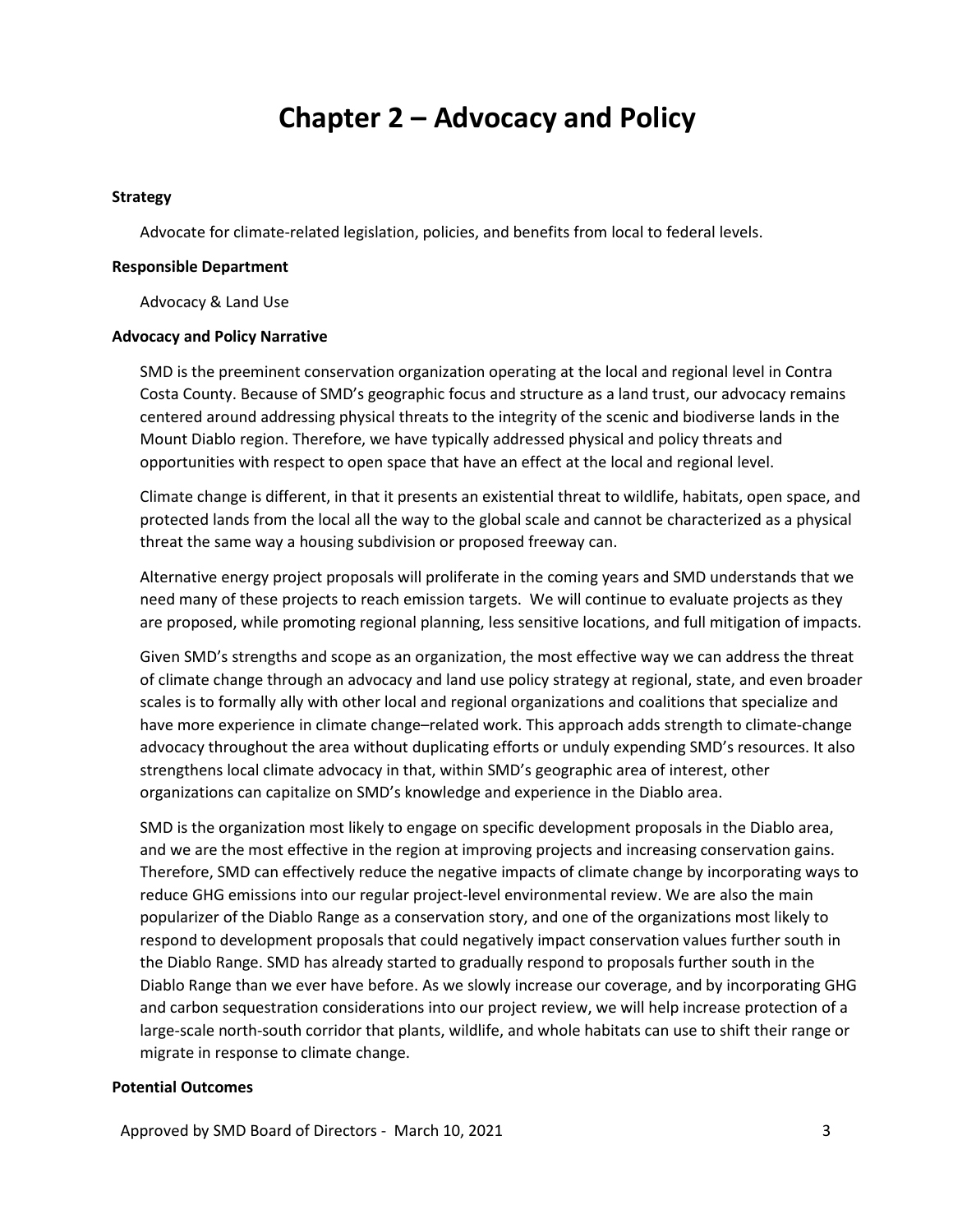- 1. SMD increases number of coalition letter sign-ons and calls to action with respect to climate advocacy.
- 2. Attention to and urgency of policies and actions to avoid catastrophic climate change are increased, leading to higher likelihood of adoption and implementation of beneficial policies.
- 3. Local and regional agencies (especially cities in which SMD is active) and project applicants will increase attention and importance to project-level measures to reduce GHG emissions and increase carbon sequestration and storage.
- 4. Extending SMD advocacy to the south gradually increases the profile of and mitigation required for development projects, increasing conservation benefits for habitats and species.

- 1. Take action as part of climate-change coalitions in the counties and cities within our geographic area of focus.
	- a. Identify most effective organizations and coalitions.
		- i. Time frame: first half of FYE 22
	- b. Formally join coalitions.
		- i. Time frame: second half of FYE 22
	- c. Engage in local, regional, state, and national policy-making with coalition partners as appropriate – including advocating for counties and cities in our area of focus creating and having appropriate land conservation elements in their Climate Action Plans.
		- i. Time frame: second half of FYE 22
- 2. Include air quality and GHG emissions as part of standard engagement on project-level formal environmental review.
	- a. Learn GHG analysis and mitigation best practices.
		- i. Time frame: first half of FYE 22
	- b. Comment on and propose mitigation measures as projects arise.
		- i. Time frame: first half of FYE 22
- 3. Gradually extend advocacy farther south into the Diablo Range to increase protection of this largescale north-south habitat corridor.
	- a. Engage with the public and other organizations as appropriate when they notify us of relevant projects.
		- i. Time frame: already occurring.
	- b. Determine which species and habitats the north-south corridor would benefit with respect to climate-induced migrations and range shifts.
		- i. Time frame: second half of FYE 22
- c. Advocate for potential wildlife crossings of significant roadways (e.g., I-580 and Highway 152).
	- i. Time frame: second half of FYE 22 and on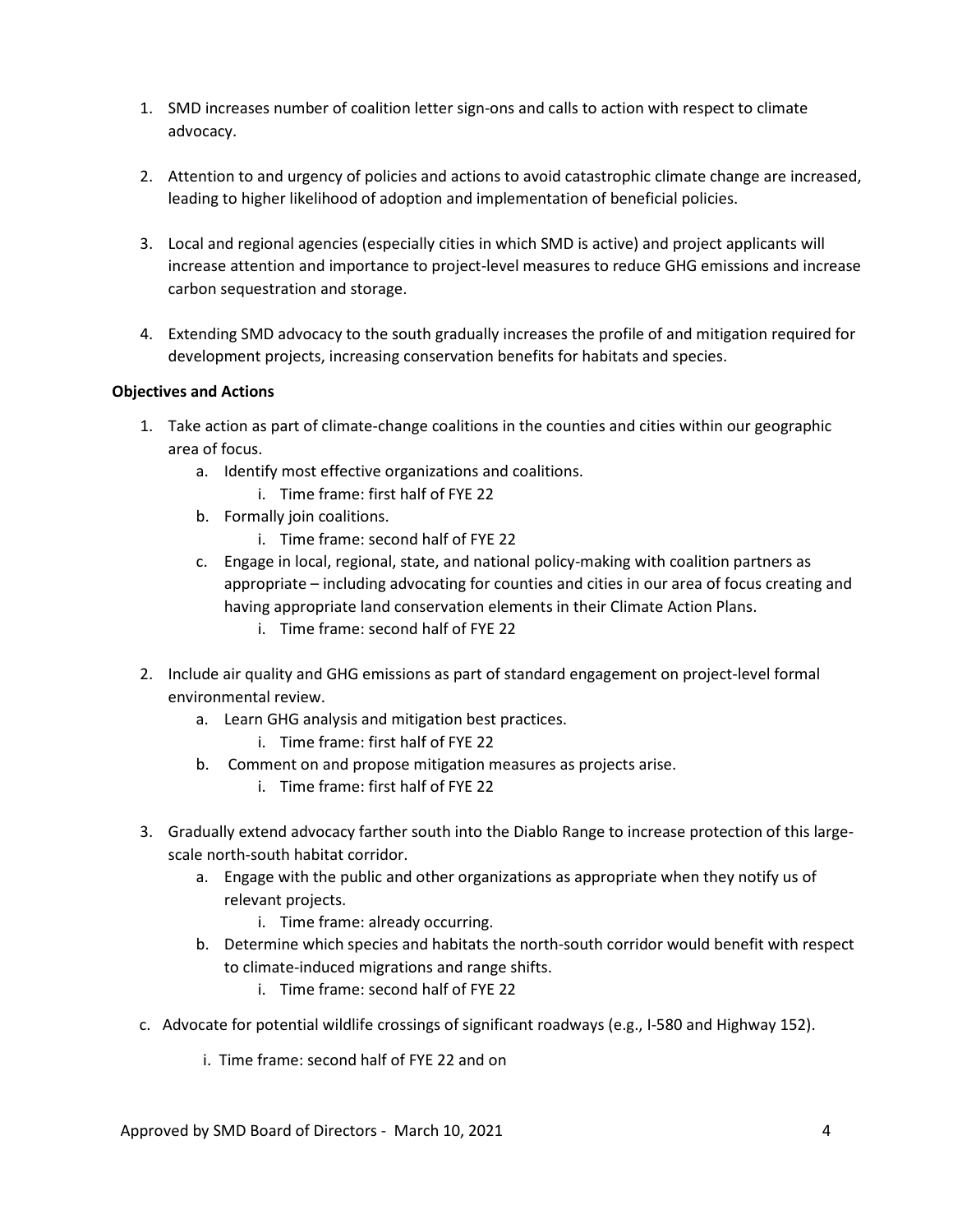## **Chapter 3 – Education**

#### **Strategy**

Meaningfully and directly connect an informed and diverse constituency to nature and thereby help us better implement meaningful climate solutions.

#### **Responsible Department**

Land, with support from other departments as needed.

#### **Education Narrative**

The facts and science on climate change have been known and taught for decades—but we have yet to resolve this very serious threat despite having the knowledge how to do so.

What's behind this illogical place in which we find ourselves amidst the climate crisis?

In thinking about this, Peter Kareiva (Director of the Institute of the Environment and Sustainability at UCLA, as well as the Pritzker Distinguished Professor in Environment & Sustainability, and previously the Chief Scientist and Vice President of The Nature Conservancy) states that people are "increasingly disconnected from nature and as a result less likely to value nature," a dynamic that he warns "may well be the world's greatest environmental threat."

This modern disconnection from nature has been widely documented in various studies. According to a 2017 report, *The Path Ahead*, "Today, kids spend less time outside than prison inmates, with the average child playing freely outside for just four to seven minutes a day." This report, commissioned by the REI Co-op, notes that the average American now spends about 95 percent of their life indoors. It reports that we are becoming an "indoor species," which comes with consequences: "Our health and well-being may suffer. And the less we value our outdoor spaces, the less likely we are to protect them." The findings confirm Richard Louv's earlier groundbreaking documentation of "nature deficit disorder" in our young, wired generations.

We clearly need a change in direction and new educational approach for the climate crisis.

Thus, with our education program SMD takes a "Connect, Educate, and Serve" approach to the climate crisis while looking to diversify the organization and people served with these efforts, which builds our strength and resiliency. We will connect people to nature by providing direct, meaningful and fun experiences in nature (for example, special hikes and solos in nature – and eventually prolonged special experiences in nature that might include overnight camping). Such an experiential approach will help build the love of nature and will required to better take care of the natural world and climate crisis.

We then must educate our communities about the facts and science on climate change and the critical roles land conservation and individuals play in mitigating climate change impacts. Then we look to empower our communities with service projects and efforts where they can help directly address climate change (planting native trees, community advocacy efforts, etc.).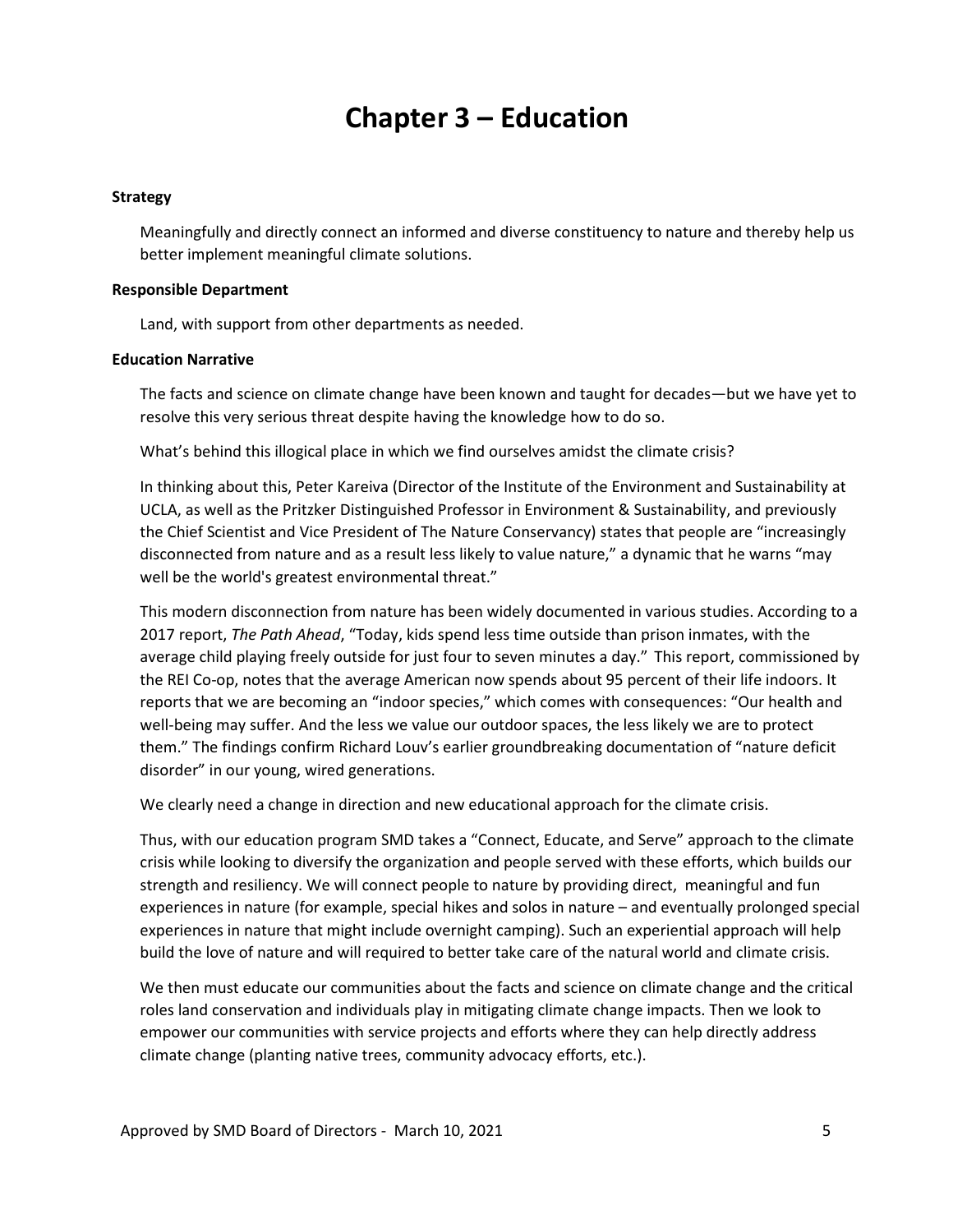When we love something, then understand how it is threatened and can be helped and are provided ways to take action and serve—we are unstoppable!

## **Potential Outcomes**

- 1. CONNECT. Grow people's love for nature through meaningful, fun, and direct experiences in nature, which SMD will provide, thereby helping build the love and will required to address the climate crisis while also building support for SMD.
- 2. EDUCATE. Better educate the communities in our area about the climate crisis and the important role land conservation and individuals can play in mitigating climate change impacts.
- 3. SERVE. Complete important community environmental service projects that directly help mitigate and address climate change.
- 4. Help diversify SMD and the types of people served (build greater ethnic diversity, connect with more types of outdoor user groups, build more offerings for different age groups like elementary school age students, etc.)—ultimately resulting in a stronger and more resilient organization with broad-based support.

- 1. CONNECT. Align the heart and mind with nature—through direct, fun and contemplative experiences in nature to develop the love and will required to address the climate crisis.
	- a. Develop contemplative offerings (yoga in nature, solos with journaling, meditation in nature, etc.) into our annual and expanded Discover Diablo program and make the program more accessible and inviting to different groups of people (bilingual hike offerings, offerings for different user groups, etc.).
		- i. Time frame: Second half of FYE 22
	- b. Continue the Nature Heals & Inspires Zoom series that includes speakers from diverse backgrounds, helping participants understand how they can connect, get inspired, and heal with nature.
		- i. Time frame: FYE 22
	- c. Expand the Conservation Collaboration Agreement (CCA) program and offer follow-up nature solo and journaling trips, on a special SMD property, to all CCA student graduates and their families.
		- i. Time frame: FYE 22
- 2. EDUCATE. Educate communities on the importance of the climate crisis and the critical roles land conservation and individuals play in mitigating climate-change impacts.
	- a. Engage communities by providing climate change–related workshops (such as invasive plant identification, citizen science opportunities, etc.).
		- i. Time frame: Second half of FYE 22
	- b. Create educational signage and supplemental online materials about climate change, local flora and fauna, and ecological restoration for the Mangini Ranch Educational Preserve.
		- i. Time frame: First half of FYE 22 and onwards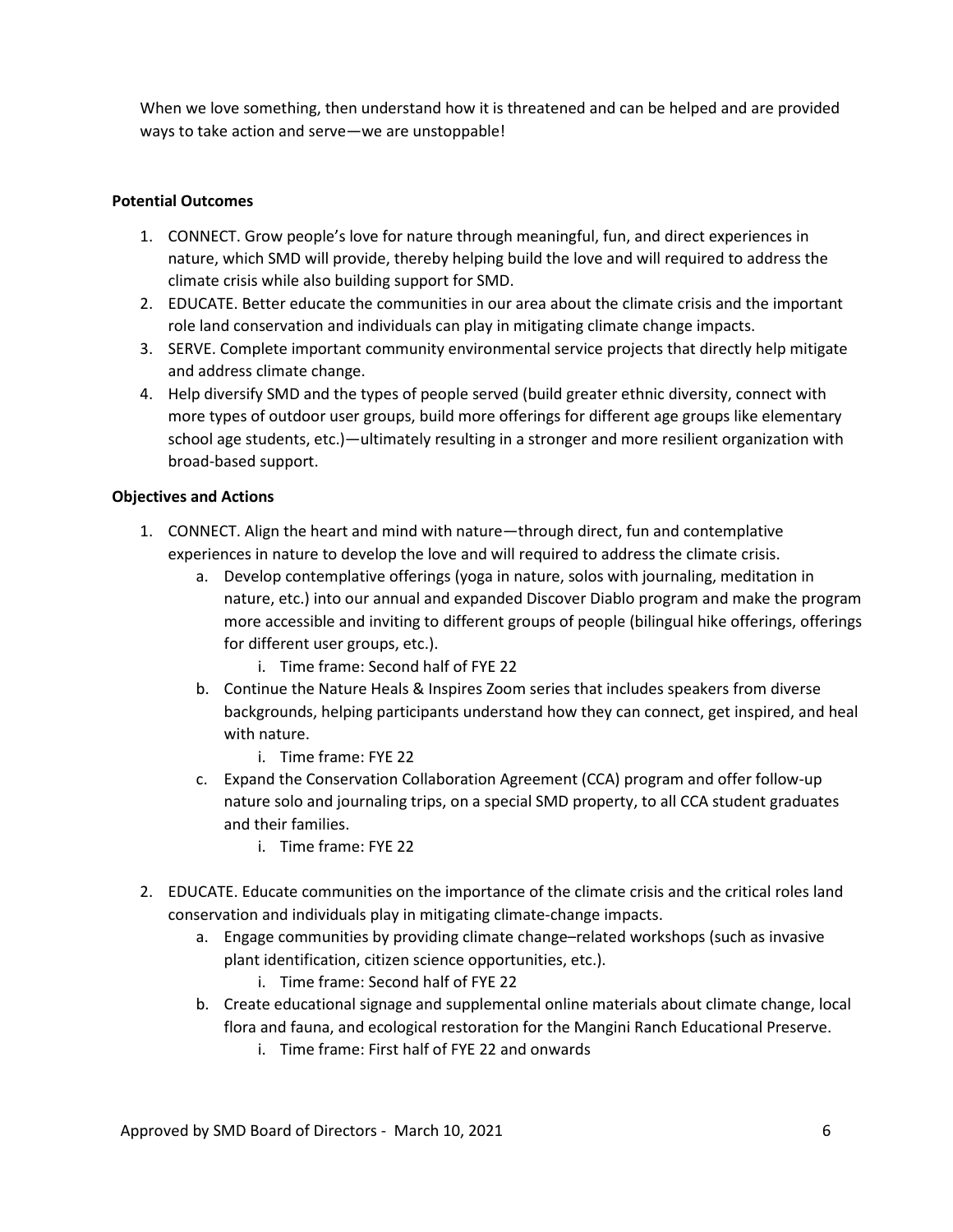- c. Provide online materials on steps people can take (plantings they can do at home, ways to reduce their carbon footprints, etc.)—personal service projects—to address climate-change impacts and incorporate these materials in regular social media postings.
	- i. Time frame: First half of FYE 22
- 3. SERVE. Provide support that inspires and empowers communities to address climate change and help mitigate its impacts through service.
	- a. Explore partnerships with other organizations that work with diverse communities to expand our ability to implement environmental service projects.
		- i. Time frame: Ongoing
	- b. Help promote youth climate actions, climate protests, and other related advocacy.
		- i. Time frame: Ongoing
	- c. Work with schools in eastern Contra Costa County to increase their participation in the CCA program (with CCA students doing significant plantings of native trees and vegetation), Discover Diablo, DiRT days, and other events (for example, Coastal Cleanup Day). Ensure these programs incorporate important information about the climate crisis, including how land conservation helps mitigate climate change and what individuals can do to help. Also, when possible, look to build in volunteer student docent opportunities in our educational programs (e.g., high school students who have been through the CCA program serving as docents to support middle school or elementary school students newly going through the CCA program).
		- i. Time frame: FYE 22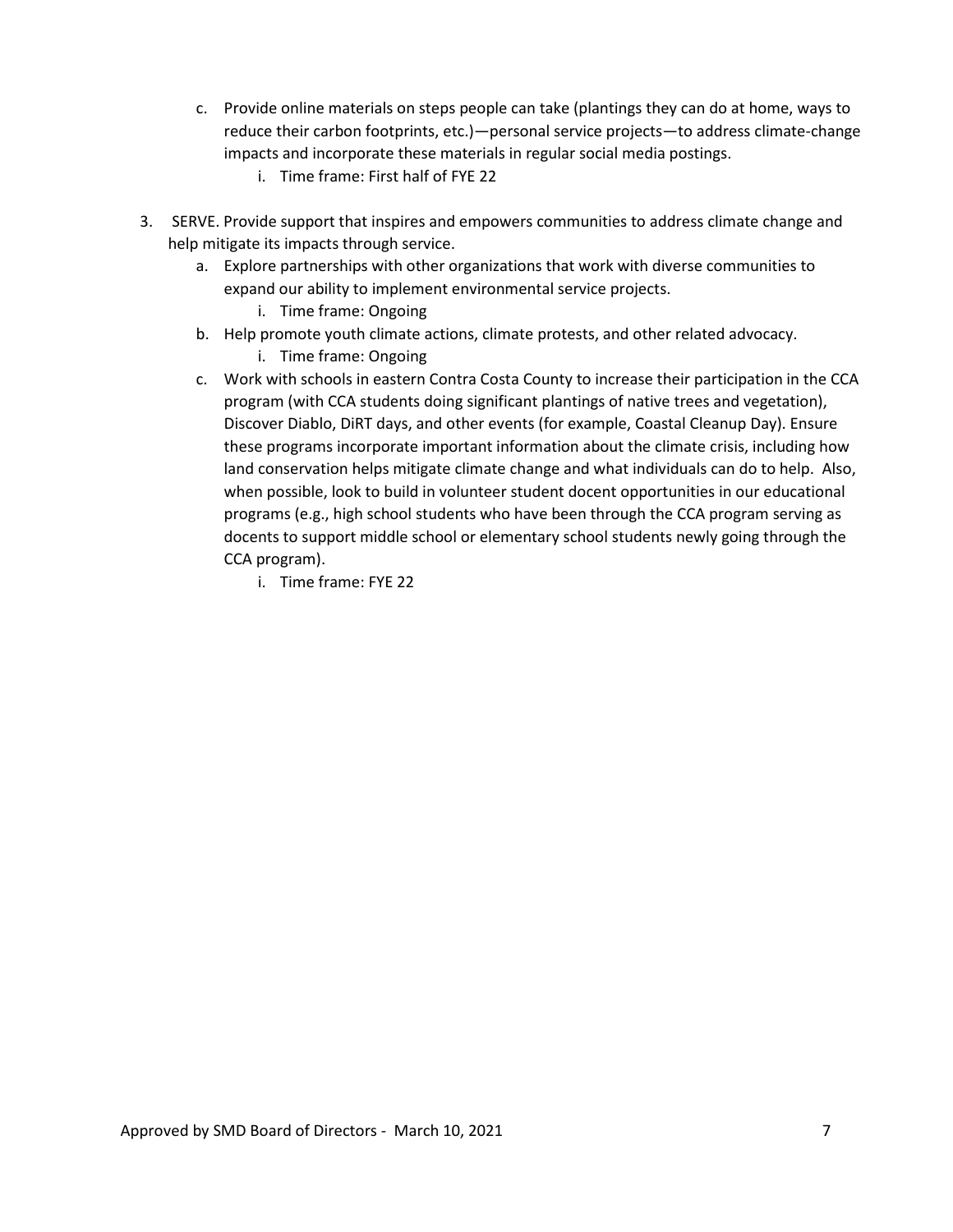# **Chapter 4 – Financial**

#### **Strategy**

Respectfully restructure our financial relationship with corporate sponsors, SMD investments, and employee retirement options to eventually achieve a fossil fuel-free portfolio while upholding our fiduciary and mission responsibilities to maintain and grow SMD's financial strength. That financial strength allows SMD to continue to sustain and further its perpetual land conservation mission.

#### **Responsible Department**

Development and Finance & Administration, with support from other departments as needed.

#### **Financial Narrative**

SMD stands out as a leader in several respects related to the management of its finances. It offers its employees a 403(b) matching program, has grown its financial reserves enough to fully fund half a year of operation in the event of an emergency, has quickly developed a sizeable Stewardship Endowment Fund, enjoys a growing and committed donor base, and regularly wins a variety of competitive grants from foundations and other institutions.

Because of SMD's geographic focus and structure as a land trust, much of the financial support we receive from individuals and organizations flows from the Contra Costa County and Diablo region. For many reasons, this area is home to, among other things, a number of fossil-fuel refineries and fossil fuel–company corporate headquarters.

Given the past high profitability of this industry, the relatively large workforce involved, and other factors, a significant portion of SMD's financial and organizational support has typically been related to the fossil-fuel industry in some way. With the current global imperative to reduce, avoid, and mitigate the negative effects of human-caused catastrophic climate change, this situation requires examination and change.

Over the past decade, calls for organizations of all kinds, including universities, hospitals, churches, and for-profit companies, to divest from fossil fuels in the face of catastrophic climate change have forced institutions to navigate a difficult space between the concerns and obvious peril of climate change and fiduciary duty to prudently manage finances.

The contradictions are all the more stark for environmental organizations devoted to protecting and restoring the natural world. This complicated issue involves SMD's relationship with individuals, institutions, its retirement plan options, and the makeup of its financial investments. Fortunately, research over time has provided increasingly clear guidance for decision makers.

Ending subsidies for fossil-fuel companies that continue business as usual; imposing carbon taxes; and banning new oil, coal, and natural gas projects are some of the most effective ways to stop future GHG emissions. Until this happens on a large scale, the divestment movement helps to put financial and social pressure on fossil-fuel companies unwilling to make widespread switches to renewable energy and fuels.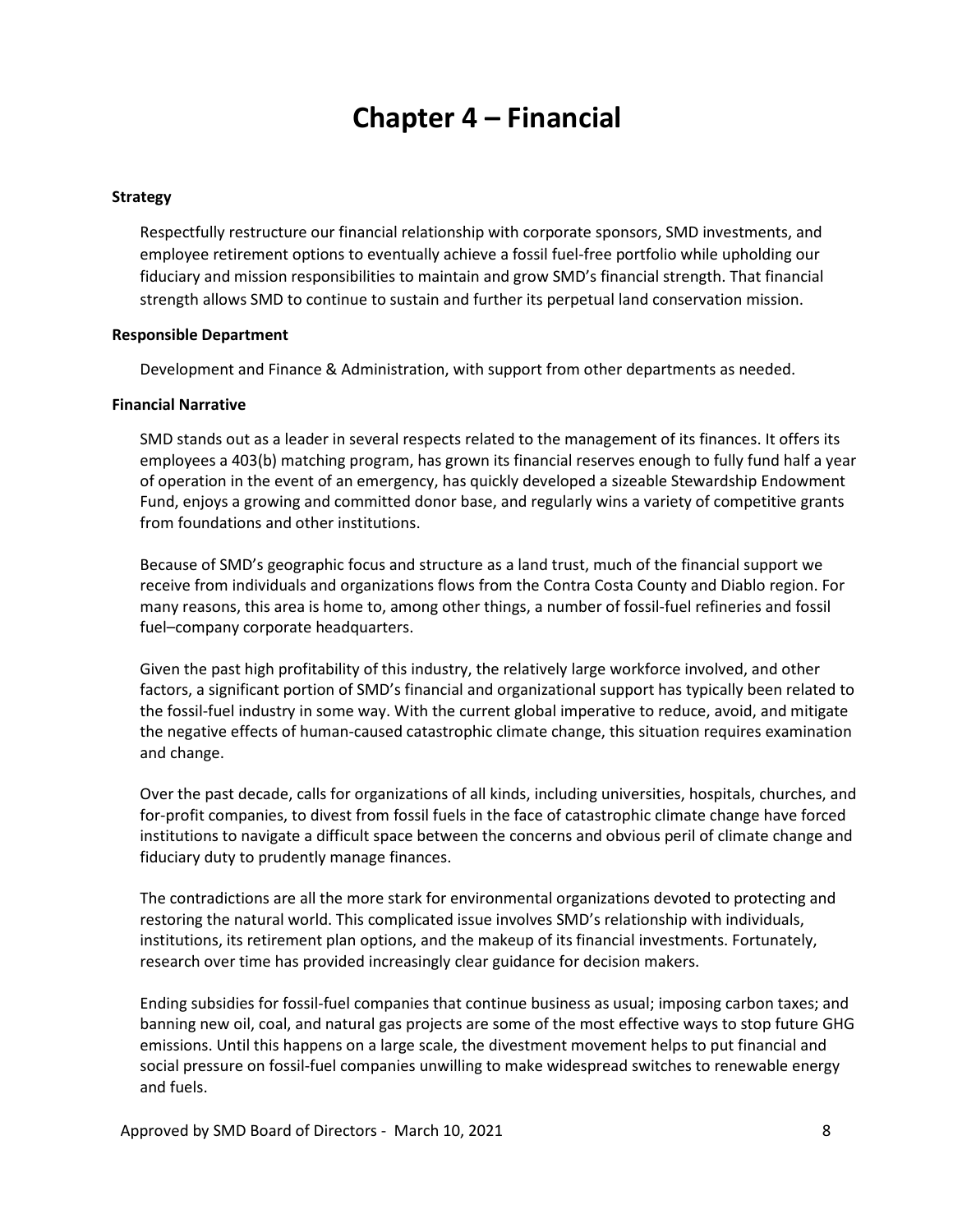In other words, the global divestment campaign seeks to mitigate climate change by phasing out fossil fuels. Beyond affecting fossil fuel–companies' bottom lines, the divestment campaign stigmatizes them by highlighting their leading role in climate change and helps to level the playing field for renewable energy.

Investigations of the impact of divestment and the transition of the energy system on investment performance have found that divesting from fossil-fuel production does not have to result in financial harm to investors, even when fossil fuels continue to play a dominant role in the energy mix for some time. Indeed, one of the world's largest financial firms, BlackRock, this year announced it would make climate change central to its investment strategy by exiting investments with high environmental risks and launching new investment products that screen for fossil fuels.

Recent years have seen incredible growth in socially responsible investments (SRIs) and environmental, social, and governance investments (ESGs), many of which screen out things like fossil fuels. Some SRI and ESG funds outperform broader market indexes by significant margins.

By creating a phased strategy to respectfully restructure SMD's financial relationship with corporate sponsors in a manner that does not alienate many oil company employees and executives that volunteer and support us, SMD can do its part to support the large-scale fundamental economic changes necessary to avoid catastrophic climate change.

We can engage with companies developing alternative fuels or working toward more sustainable business practices while avoiding organizations that would use SMD for "greenwashing" just to improve their image. Though it will take several years to achieve, it is possible right now for SMD to take concrete steps to invest in, be funded by, and offer its employees clean, environmentally sound options. As one financial advisor recently said, "we can make more green by going green."

### **Potential Outcomes**

- 1. SMD increases numbers of corporate and other donors that are carbon neutral or clean energy– related who want to help SMD address the climate crisis locally.
- 2. Social and financial pressure on fossil fuel–companies will be increased, thereby encouraging them to reform business models and transition out of fossil fuels.
- 3. Other organizations will be able to examine SMD's divestment actions and apply them themselves, increasing SMD's profile in the community and increasing sustainability gains.
- 4. Socially and environmentally responsible enterprises will see more investment, thereby strengthening the clean economy and increasing sustainability and equity.

#### **Objectives and Actions**

- 1. Look into replacing corporate sponsors with new sponsors who are more aligned with our mission and Climate Action Plan.
	- a. Research and identify new, more mission aligned sponsors and funding partners for Moonlight on the Mountain (MoTM), Discover Diablo, and Diablo Range efforts.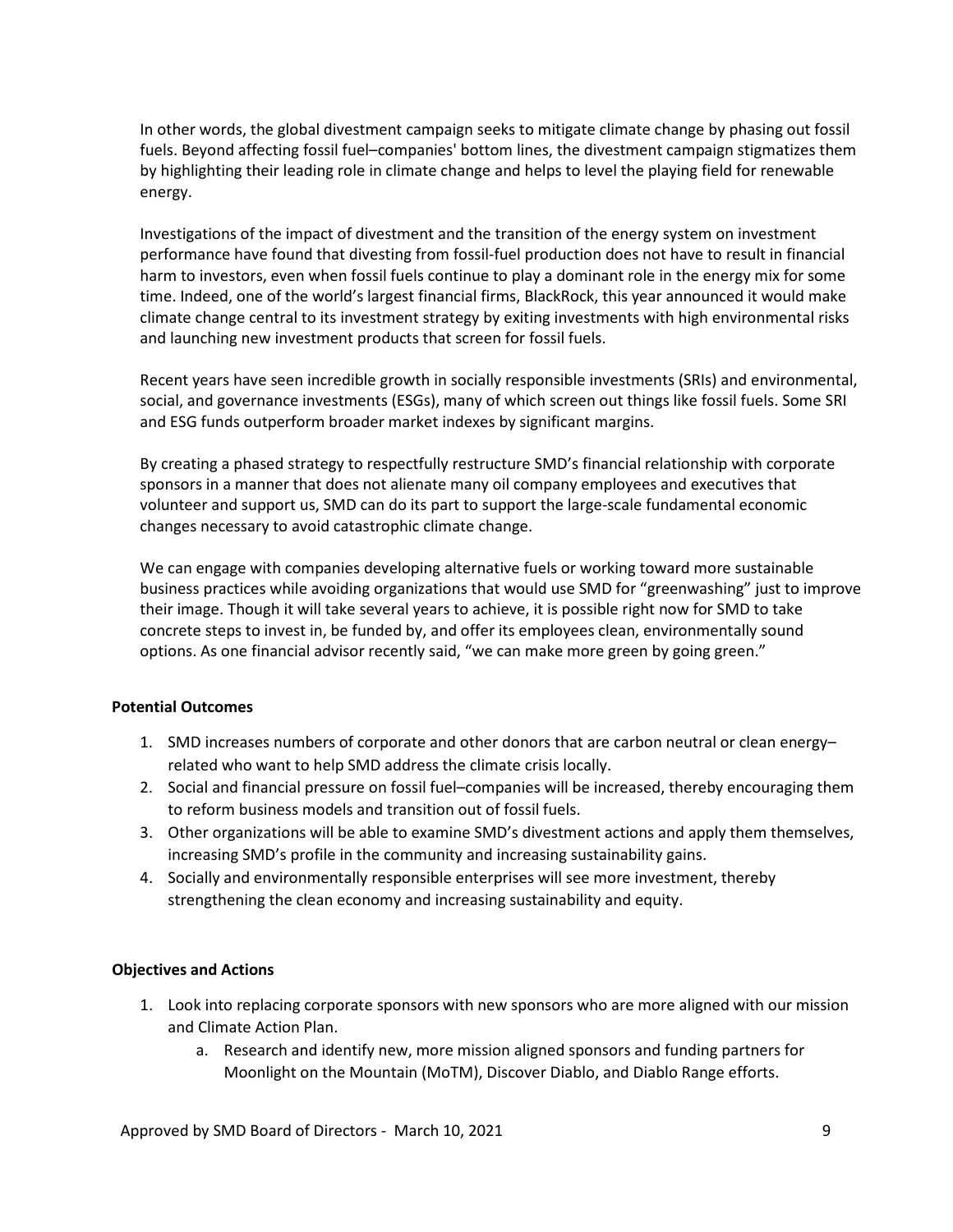- i. Time frame: FYE 22
- b. Secure relationships with new sponsors for MoTM, Discover Diablo, and Diablo Range.
	- i. Time frame: FYE 23

i. Time frame: FYE 23

- d. Research corporate sponsors to help underwrite phased purchase of electric SMD fleet vehicles.
	- i. Time frame: FYE 23
- e. Research corporate sponsors to help underwrite phased purchase of solar panels at suitable SMD properties (such as Curry Canyon Ranch, Wright Canyon, etc.).
	- i. Time frame: FYE 23

 f. Going forward, when considering a potential new corporate sponsorship that is substantially questionable if mission aligned with SMD and its CAP, staff will work through the matter and seek input from the Development Committee (e.g., fossil fuel company with a new renewable energy division).

- i. Time frame: FYE 22 and ongoing
- 2. Expand organizational investments that will reduce or eliminate exposure to fossil fuels based on guidance from the Finance Committee and our investment advisor.
	- a. Hire and have financial investment advisor manage the SMD Stewardship Endowment Fund to be free of fossil fuel company investments.
		- i. Time frame: FYE 22 and on
	- b. Explore whether we further engage our financial investment advisor to manage other SMD funds in a way that reduces or eliminates investments in fossil fuel companies.
		- i. Time frame: FYE 23
- 3. Add a new retirement platform that includes SRI and ESG investments.
	- a. Re-engage both brokers researched in early 2020 and obtain up-to-date proposals based on current portfolio amounts.
		- i. Time frame: FYE 22
	- b. If financially feasible, select a new retirement platform in conjunction with the existing platform and incorporate fees into new fiscal-year budget.
		- i. Time frame: FYE 22
	- c. Make new platform available to all current and new employees.
		- i. Time frame: FYE 23
	- d. Continue to work with broker on available investment pools for participants.
		- i. Time frame: FYE 24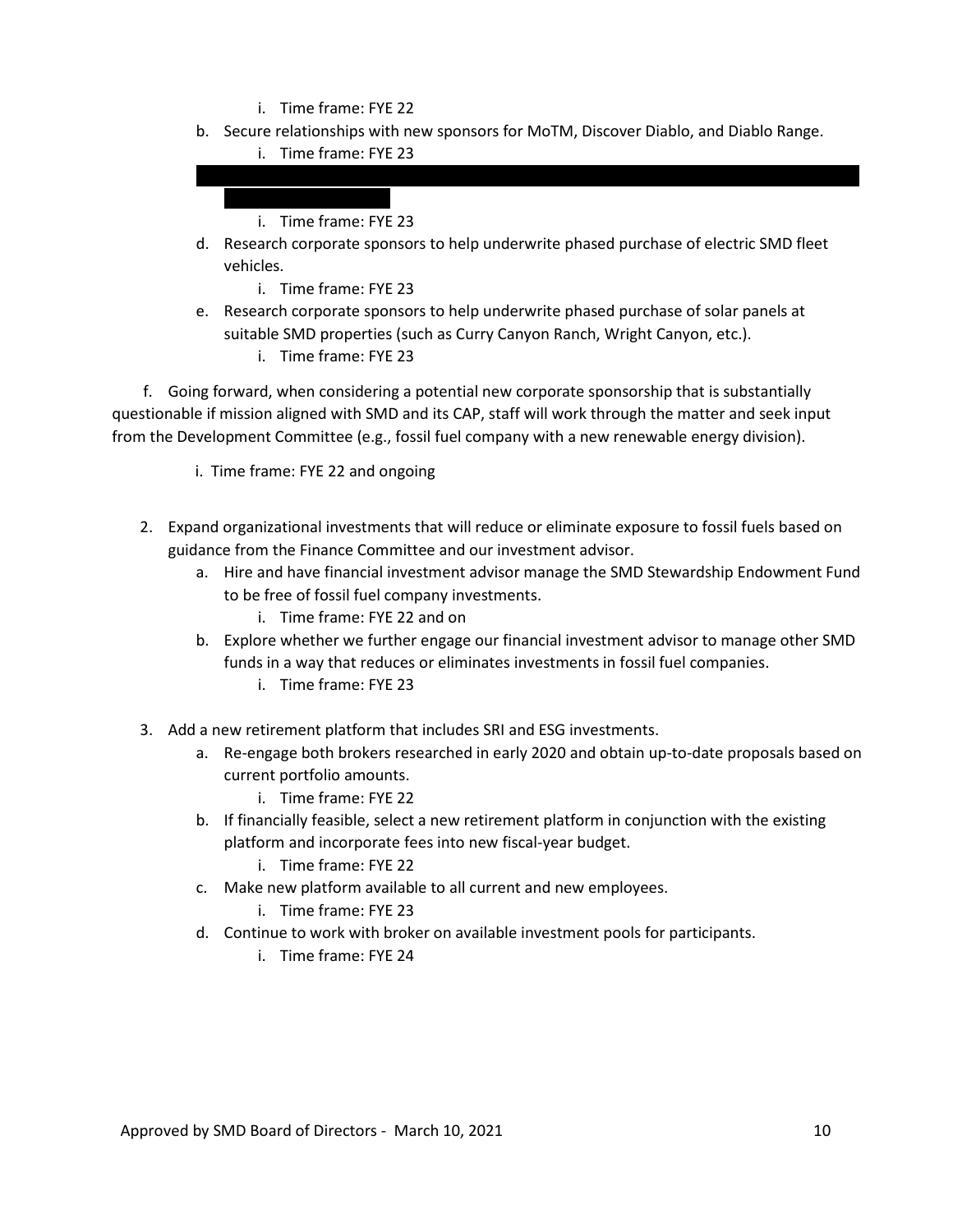## **Chapter 5 – Land Acquisition**

### **Strategy**

Secure natural carbon sinks, conserve habitat corridors for species migration, and help prevent greenhouse gas emission increases by in-fee and conservation easement land protection.

#### **Responsible Department**

Land, with support from other departments as needed.

#### **Land Acquisition Narrative**

For nearly 50 years, SMD has been involved in land conservation and preservation to maintain, enhance, and protect habitat, wildlife, and watersheds on and around Mount Diablo. SMD, and its partners, have directly and indirectly protected more than 120,000 acres of open space in the Mount Diablo area – including many miles of streams, and watersheds – in perpetuity though land acquisition. All of this land serves to sequester carbon, and by virtue of being protected from development and other land conversion, prevents increasing GHG emissions.

For many years, Save Mount Diablo has strategically researched and identified high-priority lands for protections, often using watersheds and aquatic habitats as high-priority habitat features to focus acquisition efforts. In acquiring and protecting watersheds, Save Mount Diablo effectively expands and strengthens wildlife corridors and helps protect high water quality.

This approach, in turn, facilitates the continuation of natural ecological processes and creates a highquality landscape for potential restoration projects, such as native tree plantings that increase carbon sequestration; biodiversity; habitat connectivity; and water, air, and soil quality. The expansion of SMD activities south into the Diablo Range will further positively affect efforts to maintain and improve the integrity of the large-scale north-south Diablo Range habitat and wildlife movement corridor.

The success of SMD's land acquisition efforts has already supported and will continue to support efforts against catastrophic human-caused climate change – and such ongoing acquisition efforts by SMD will be in support of Governor Newsom's executive order calling for 30% of the state's land area and nearshore marine habitat to be protected in the name of conservation and addressing the climate crisis by 2030.

Conservation land acquisition helps by allowing natural carbon sequestration processes to continue and provide opportunities for restoration projects that increase carbon sequestration. Such acquisition also secures wildlife and habitat corridors that can accommodate species and habitat range shifts caused by climate change. These efforts prevent the conversion of natural lands to uses that would reduce carbon sequestration and increase GHG emissions, such as residential development.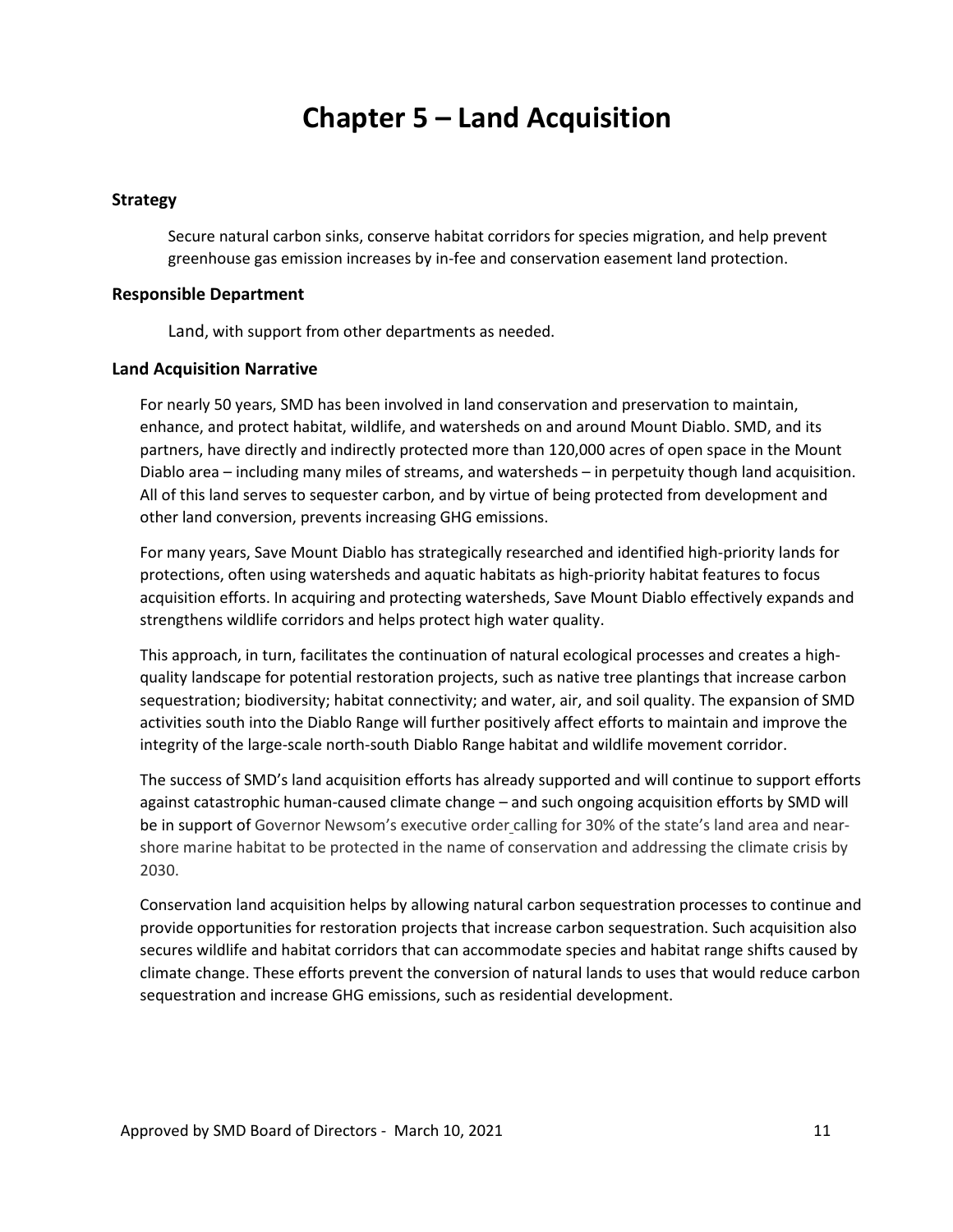## **Potential Outcomes**

- 1. More land is preserved by SMD and in collaboration with public and private entities, which maintains the land's carbon sequestration potential and prevents its conversion to other uses that exacerbate the negative impacts of climate change.
- 2. Acquisition provides opportunities for restoration and stewardship projects that increase the effectiveness of carbon sinks and provide healthier air, healthier soils, and cleaner water.
- 3. SMD-acquired lands become places where the public can learn about climate change and become inspired to actively engage in land preservation, both physically and financially, to fight climate change and support a healthy environment.

- 1. Create a map of high-priority lands whose conversion would increase GHG emissions and reduce carbon sequestration and ecosystem resiliency – and use this map to guide acquisition efforts.
	- a. Identify high-priority lands using connectivity, conversion risk, and other metrics.
		- a. Time frame: already occurring
	- b. Collaborate with public agencies and private stakeholders to acquire suitable lands through in-fee purchase and conservation easements.
		- a. Time frame: already occurring
- 2. Use land-acquisition funding campaigns to increase awareness of how preservation serves to reduce, avoid, and mitigate the negative impacts of catastrophic humancaused climate change.
	- a. Include themes of carbon sequestration, preventing land conversion to uses that increase GHG emissions, and securing movement and range-shift corridors at various scales into SMD communications that highlight acquisitions.
		- a. Time frame: already occurring
	- b. Incorporate above themes into grant applications for land-acquisition projects.
		- a. Time frame: already occurring
- 3. Highlight the Diablo Range as a vitally important large-scale north-south corridor necessary for wildlife movement and species and habitat range shifts in the face of climate change. Make the case that the Diablo Range deserves greater landpreservation acquisition efforts.
	- a. Identify high-priority lands for acquisition south of I-580 in the Diablo Range and any possible lands that might help support safe wildlife crossings of significant roads (e.g., I-580 and Highway 152) thereby helping improve and protect this critical north-south mountain range corridor.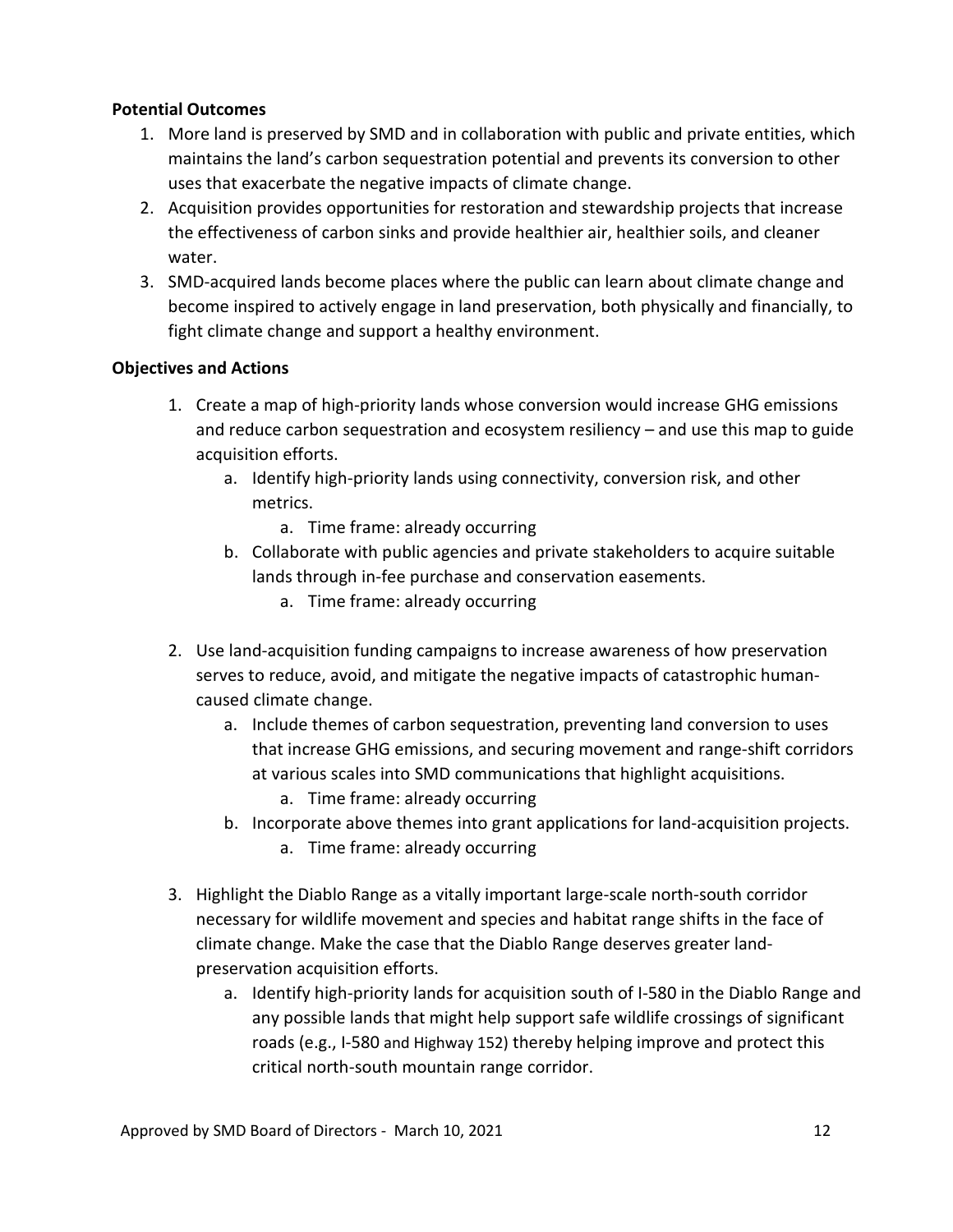- a. Time frame: FYE 22
- b. Collaborate with public agencies, landowners, and other private stakeholders located farther south in the Diablo Range to increase land-acquisition efforts in the region and educate them on its importance in the context of climate change.
	- a. Time frame: FYE 22 and beyond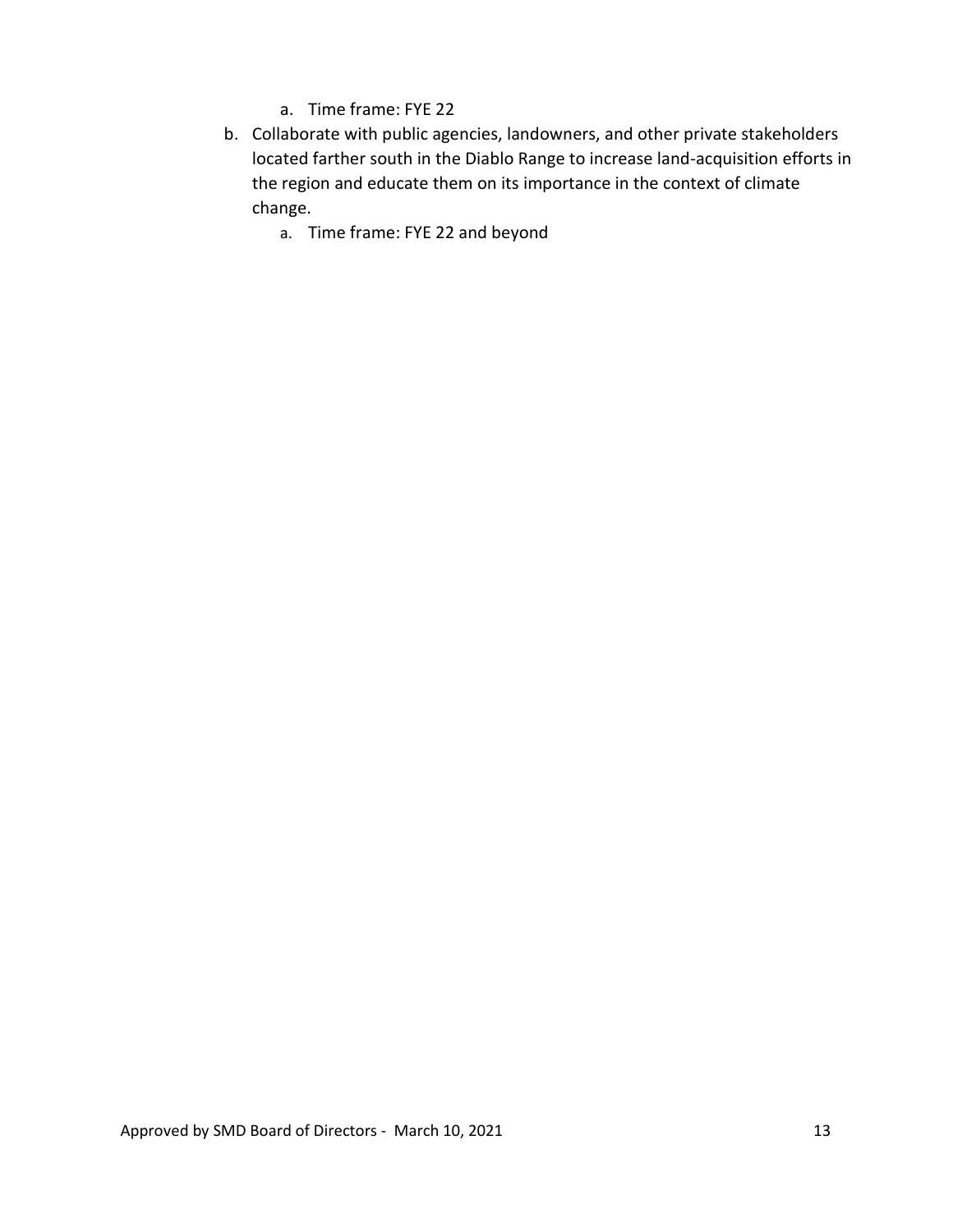# **Chapter 6 – Organizational Carbon Footprint**

#### **Strategy**

Reduce and eventually eliminate SMD's carbon footprint.

#### **Responsible Department**

Finance & Administration and Land, with support as needed from other departments.

#### **Organizational Carbon Footprint Narrative**

SMD has an opportunity to adopt a Climate Action Plan (CAP) that aligns with our mission statement as well as adapts to a changing world. Climate change is caused by increasing amounts of greenhouse gases (GHGs), such as carbon dioxide (CO2) and methane (CH4), in the atmosphere. These gases trap heat and shift the Earth's temperature and climate.

Creating a CAP to mitigate the effects of GHG emissions involves creatively constructing a diverse set of mitigation actions. Some actions are clearly linked to fossil fuels, while others are less obvious or wellknown (for example, driving a gas-powered car to the office is more obvious and well-known as contributing to climate change than serving beef from a factory farm).

A gas-powered car emits carbon dioxide into the air, whereas the factory farm that produces the beef emits methane into the air. Producing beef also uses a huge amount more energy and water per pound of protein than producing other forms of protein does. Methane is roughly 34 times more potent than carbon dioxide in its capacity to trap heat. Both carbon dioxide and methane must be reduced (production of greenhouse gases must be reduced, and existing carbon in these gases [CO2 and CH4] in the atmosphere must be sequestered) to avoid catastrophic climate change.

Substantially reducing SMD's GHG emissions will be a high-profile and publicly impactful action to reduce the threat of catastrophic climate change, but it will involve an investment of time and resources. We already have a Green Business certification and seek to further our "Green" status with a LEED certification, which has stricter requirements. During the pandemic, we have been forced to test and pilot our "working-from-home" protocol, which has proved successful and will continue with modifications even as the state reopens. Other objectives are attainable with more funding from grant sources, like switching to solar at our facilities.

Other objectives are ambitious but reflect the hope and ultimate reality of our future. Governor Newsom recently signed an order that will ban the sale of new gas-powered vehicles by 2035. SMD currently owns an SUV and a truck that have a city range of 15 miles per gallon (mpg) and 19 mpg, respectively. With time and fundraising efforts, SMD seeks to ultimately replace one or both vehicles with electric options, starting with the SUV. Additionally, SMD will investigate how to install electric vehicle charging stations at our office space and at one or more of our facilities.

The future is coming. SMD can prepare for it gradually over several years so it does not take a burdensome financial toll in the future. As the climate crisis has made abundantly clear, refusing to do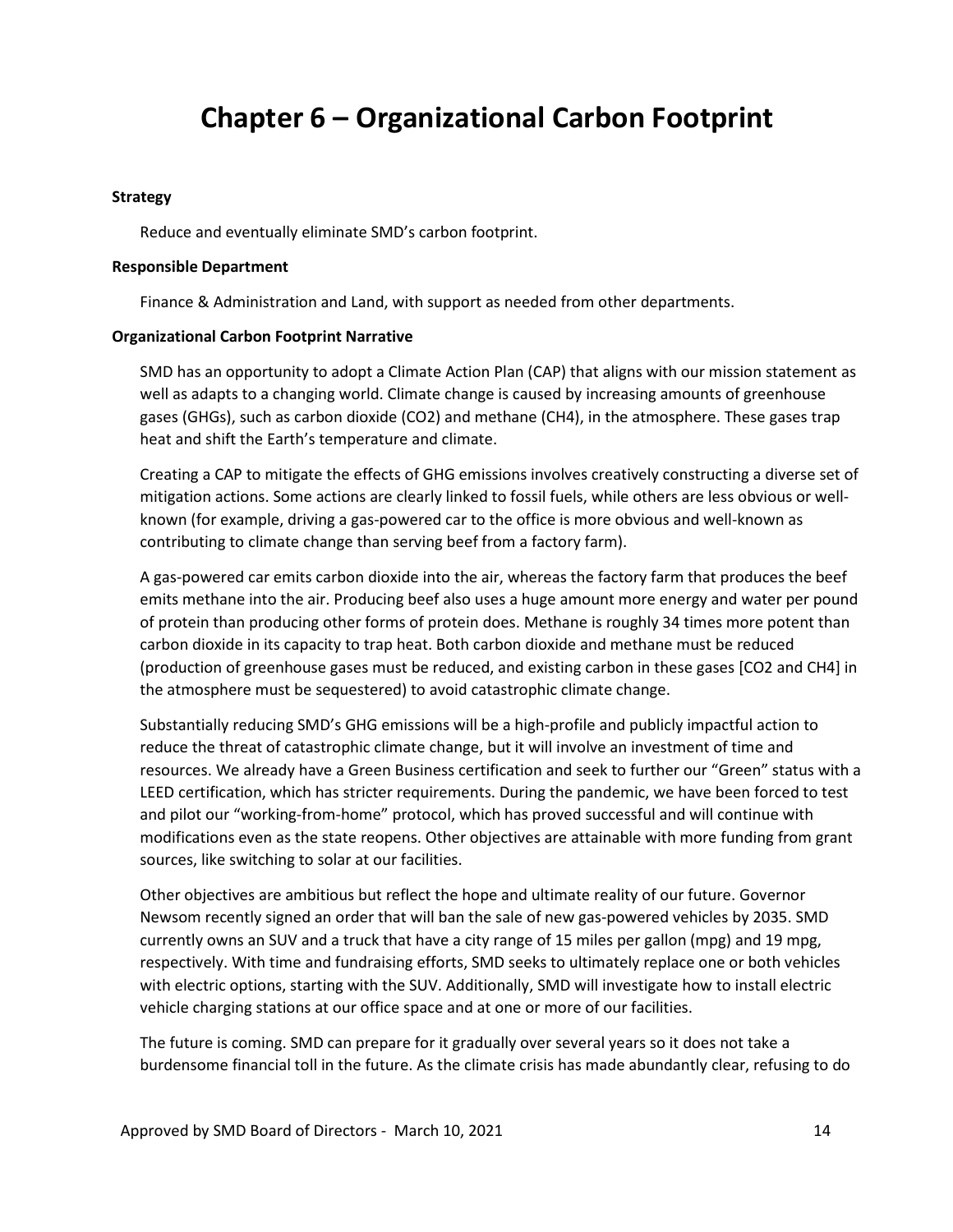the work and meet challenges that will yield long-term gain because of short-term costs can have disastrous consequences.

## **Potential Outcomes**

- 1. Traffic in the Bay Area would lighten and GHG emissions would decrease, in part due to SMD's actions and the example it sets to other organizations and people.
- 2. Demand for factory farm cattle products would be reduced, along with associated GHG emissions from production, transport, and other sources.
- 3. California's recently passed fossil fuels plan for 2035, which prohibits the sale of gas-powered vehicles in the future, would be supported. This plan also has the potential to speed up electric vehicle adoption across the United States.
- 4. SMD greatly reduces, and potentially eliminates, its vehicle and facilities-related GHG emissions.
- 5. SMD's food waste decreases significantly.

- 1. Gradually move away from, and eventually eliminate, using fossil fuels–based transportation to the SMD office, events, and activities.
	- a. Design and implement a plan for staff to work remotely to the greatest extent possible, while making sure there remains an emphasis on meaningful team interactions and team building, to greatly reduce SMD-caused transportation-related GHG emissions.
		- i. Time frame: ongoing and design FYE 22, implement FYE 23
	- b. Design and implement a plan to encourage the use of public transportation as well as low and zero-GHG emission vehicles in everyday office activities and SMD events, including public transportation reimbursements.
		- i. Time frame: ongoing and design FYE 22, implement FYE 23
	- c. Develop and implement a plan to electrify the SMD vehicle fleet.
		- i. Time frame: research costs FYE 22, replace one or both vehicles FYE 24
	- d. Determine feasibility of installing electric vehicle (EV) charging stations at appropriate locations and implement if feasible.
		- i. Time frame: research cost (including energy rebates) FYE 22, discuss with current office building owner FYE 22, apply for relevant permits and rebates FYE 23
	- e. Develop and implement a plan for SMD's possible next office location and downsizing as appropriate with more potential emphasis on remote work (for example, consider a central meeting place for donors, the cost savings of a smaller office space in Walnut Creek, using an SMD property as a rotating office, etc.)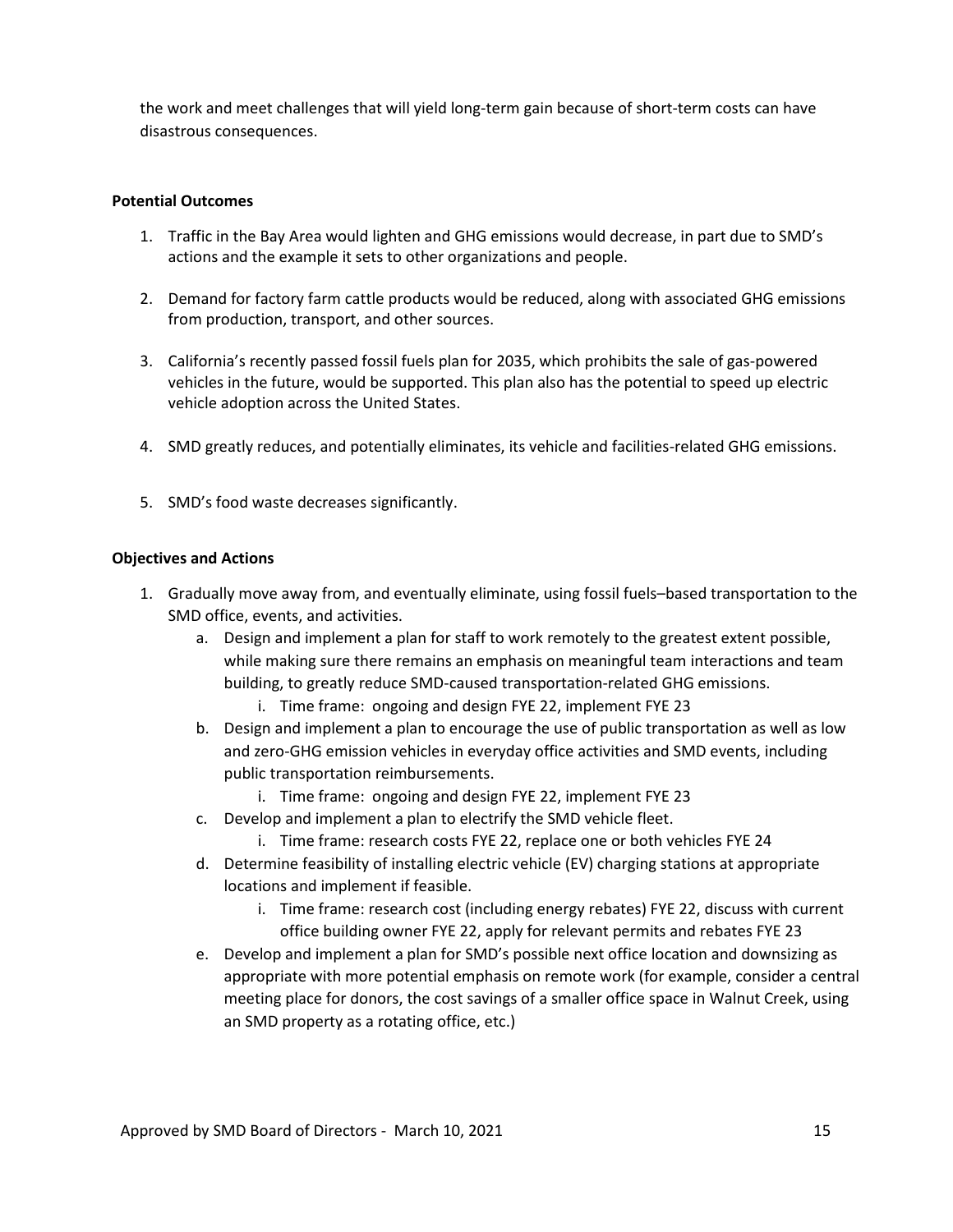- i. Time frame: discuss possible next office space location and specifications (location, lease vs. own, LEED certification of building, EV stations, etc.) FYE 23, downsize office as appropriate FYE 24
- 2. Continue to reduce, and eventually eliminate, organizational waste.
	- a. Identify and use local vendors with sustainable menus for internal and external events (that is, locally shipped and responsibly sourced) where food is served.
		- i. Time frame: already occurring and FYE 22, update list continually
	- b. Continue to offer at least one vegetarian option for internal and external events and avoid offering beef except for high-profile and donor-sensitive events.
		- i. Time frame: already occurring and FYE 22
	- c. Develop and implement a plan to go paperless and substantially reduce, and eventually eliminate, use of single-use plastics.
		- i. Time frame: develop plan FYE 22, implement FYE 23
	- d. Continue and enhance low-energy options for purchases (for example, "smart" power strips, energy-efficient LED lighting, energy-efficient equipment and appliances, etc.)
		- i. Time frame: already occurring and FYE 22
- 3. Explore maximizing use of clean energy and energy efficiency of buildings SMD frequently uses.
	- a. Enroll SMD offices (depends on building owner for current office) and properties in MCE's Deep Green program (100 percent clean-energy sources) wherever possible.
		- i. Time frame: research and enroll in MCE Deep Green (if possible) FYE 22
	- b. Research LEED certification and initiate necessary changes at SMD offices and properties if feasible and in consideration of long-term SMD office plans.
		- i. Time frame: research LEED certification FYE 22, gauge interest of current building management FYE 22, develop plan to upgrade appropriate SMD properties to LEED certification FYE 23, upgrade SMD properties FYE 24 or beyond
	- c. Investigate feasibility of using solar panels and wind energy on SMD properties and implement an installation plan if feasible.
		- i. Time frame: research potential for solar and wind on SMD properties FYE 22, design a plan (potentially with consultants) and research application and funding programs (such as MCE, county, PG&E, etc.) FYE 23, initiate permit process FYE 24, install in subsequent years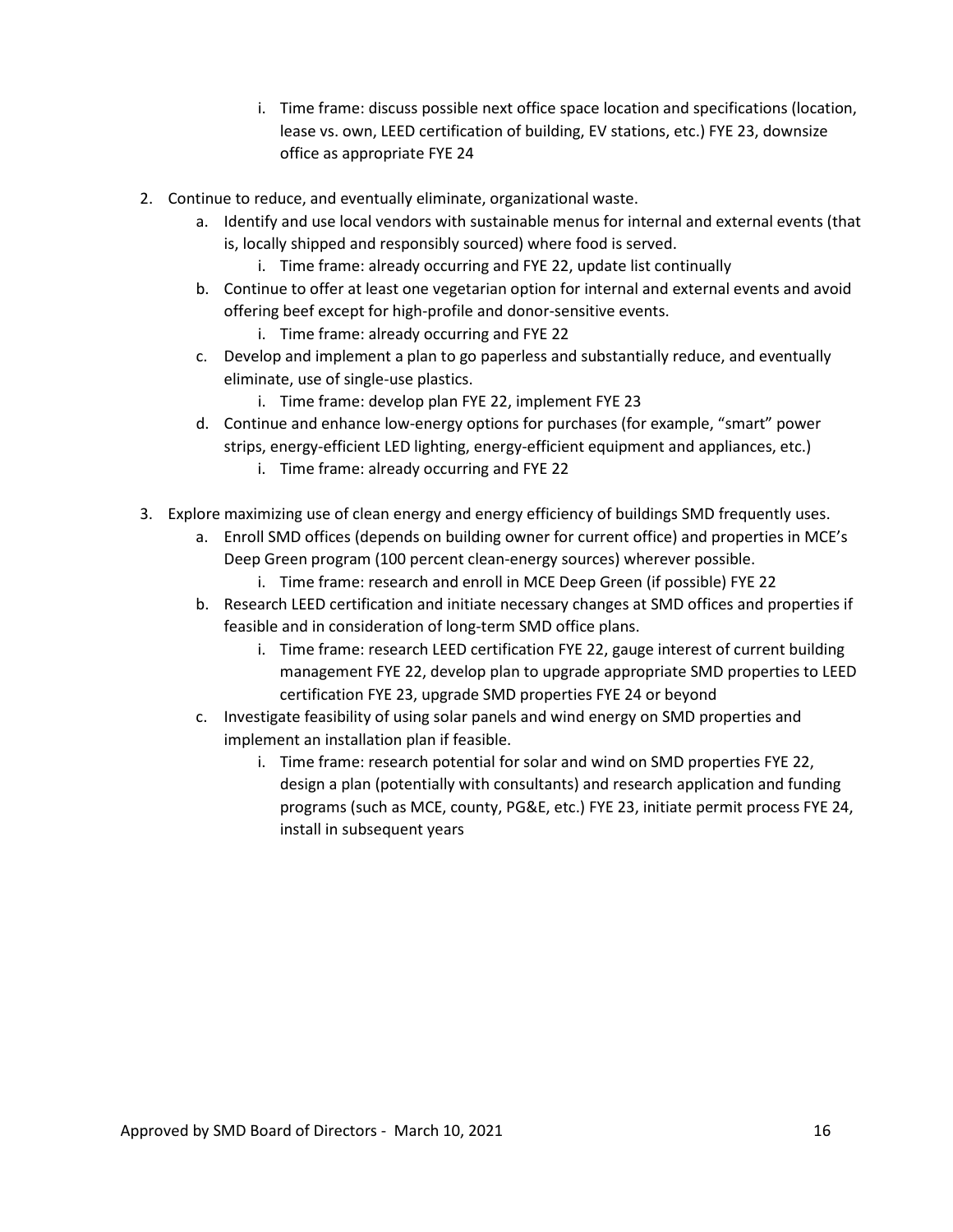# **Chapter 7 – Stewardship**

#### **Strategy**

Manage natural lands to mitigate the effects of climate change and enhance the resilience of natural and human communities.

#### **Responsible Department**

Land, with support as needed from other departments.

#### **Stewardship Narrative**

In the last hundred years, a combination of burning fossil fuels, deforestation, habitat conversion, catastrophic wildfires, and other factors have drastically increased atmospheric greenhouse gases (GHGs). Carbon already emitted into the atmosphere can be captured and sequestered into more stable forms via terrestrial carbon sequestration.

In the immediate future, the sequestration of carbon through natural processes presents a viable, costeffective, and ready-to-implement option. Other climate change–mitigation methods include eliminating and reducing the use of fossil fuels and restoring habitat.

We incorporate a variety of programs into our land management that already do or can facilitate carbon sequestration, including habitat restoration, invasive plant removal, grazing, fire abatement, and trash removal. Each program can be updated with current conservation science to increase carbon sequestration capacity.

For example, as a result of several years of catastrophic mega wildfires resulting in back-to-back recordbreaking fire seasons in California, the issues of prescribed burning, natural fire regimes, and fire suppression have garnered increased public interest. There is an opportunity to support large-scale, long-term fire management policy changes that could prevent massive GHG emissions from catastrophic wildfires by placing ecological principles at the center of fire management rather than blanket suppression. SMD does not own any land suitable for large-scale prescribed fires because of our properties' proximity to neighbors, however, we can support prescribed burning as an organization by joining coalitions or groups that advocate for prescribed burnings.

Another mitigation tactic involves reducing our use of gas-powered equipment. Nearly all stewardshiprelated vehicles and tools run on gasoline and emit GHGs, which means doing fire abatement work and getting to habitat restoration sites exacerbates the climate conditions that would cause the fires we are trying to protect against. We can feasibly change this situation.

This section of the Climate Action Plan (CAP) explains how SMD can reduce GHG emissions and increase carbon sequestration to positively address the climate crisis by continuing and improving our land management techniques and stewardship practices.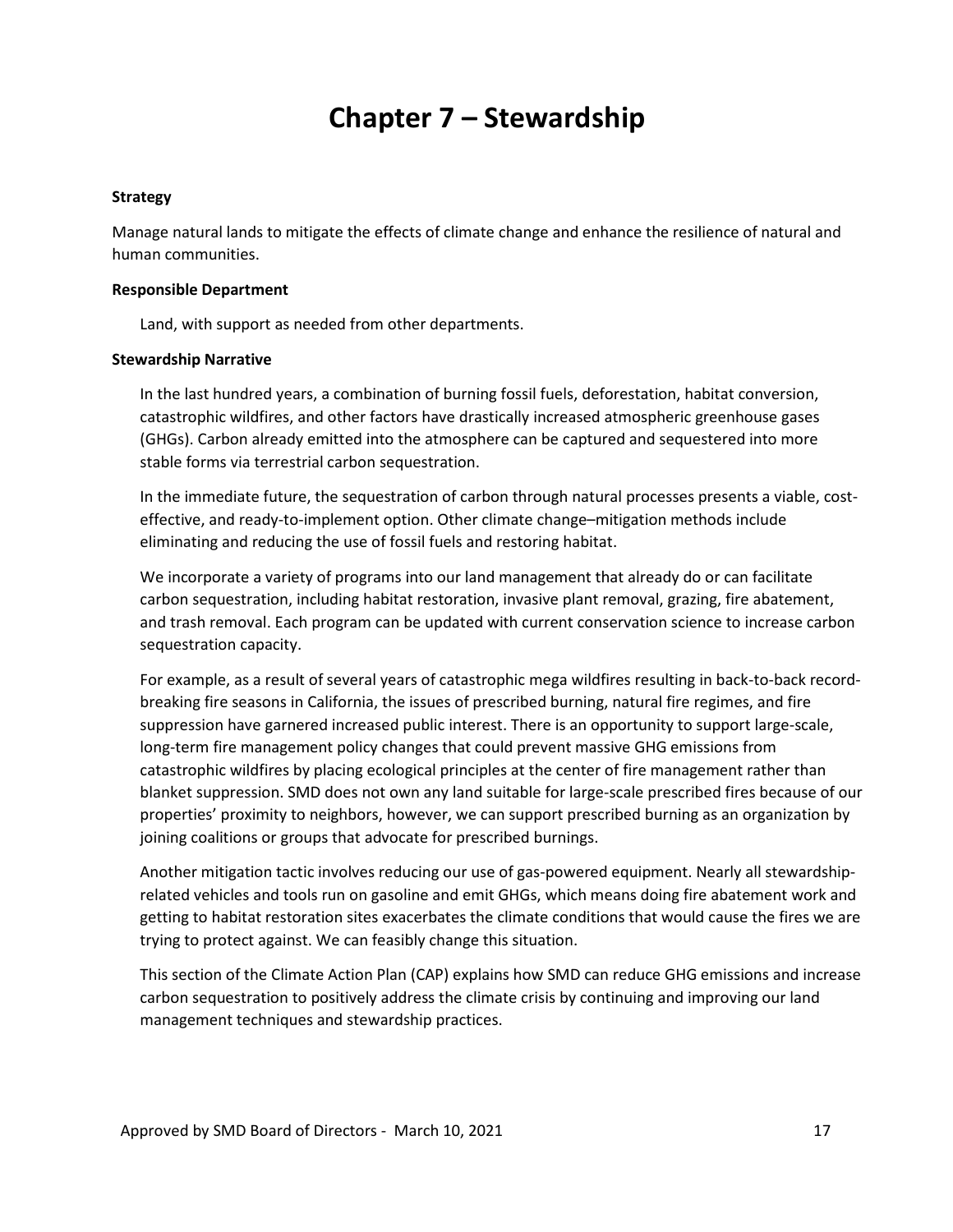#### **Potential Outcomes**

- 1. Increase habitat coverage on and around water, open space, and areas needing water sources in an increasingly dry climate.
- 2. Reduce GHG emissions from SMD stewardship activities.
- 3. Sequester more carbon through increased planting, protection, and survival of native tree species.
- 4. Sequester more carbon through sustainable grazing and land management and increase benefits to grasslands.

- 1. Implement ecological grazing, native vegetation planting, and carbon-negative land management on all SMD-managed properties and support policies that encourage these practices to increase carbon sequestration.
	- a. Support a "prescribed burning and ecological fire management" stance on land management issues by identifying and joining relevant coalitions.
		- i. Time frame: FYE 22
	- b. Use the latest best practices and grazing standards as a template and incorporate SMD's own eco-friendly practices as needed. Carry these through in planning for other grazing regimes (goats, horses, etc.) that are incorporated into fuels management and grazing leases.
		- i. Time frame: research grazing standards (for example, EBRPD standards) and regimes FYE 22, update grazing leases as they renew to align with best practices FYE 23
	- c. Develop and implement a restoration plan to protect or plant 10,000 trees or plants in the next 10 years (student service in the CCA program and other volunteers will be key in meeting this goal), incorporating tree caging, invasive plant removal, planting new trees from seed or certified nurseries, and partnerships with native plant organizations.
		- i. Time frame: bunchgrass seeding and organize partnerships to begin FYE 23, all other associated planning and actions to begin FYE 22
- 2. Replace gas-powered land management tools and equipment (chainsaws, vehicles, etc.) with electric whenever possible to reduce GHG emissions.
	- a. Work with other departments to identify opportunities, design a budget to replace frequently used gas-powered equipment with electric versions, and make purchases.
		- i. Time frame: research and develop budget FYE 22, replace tools and equipment as appropriate FYE 23
	- b. Require that all future purchases for tools and equipment be electric or fuel-efficient whenever possible.
		- i. Time frame: FYE 23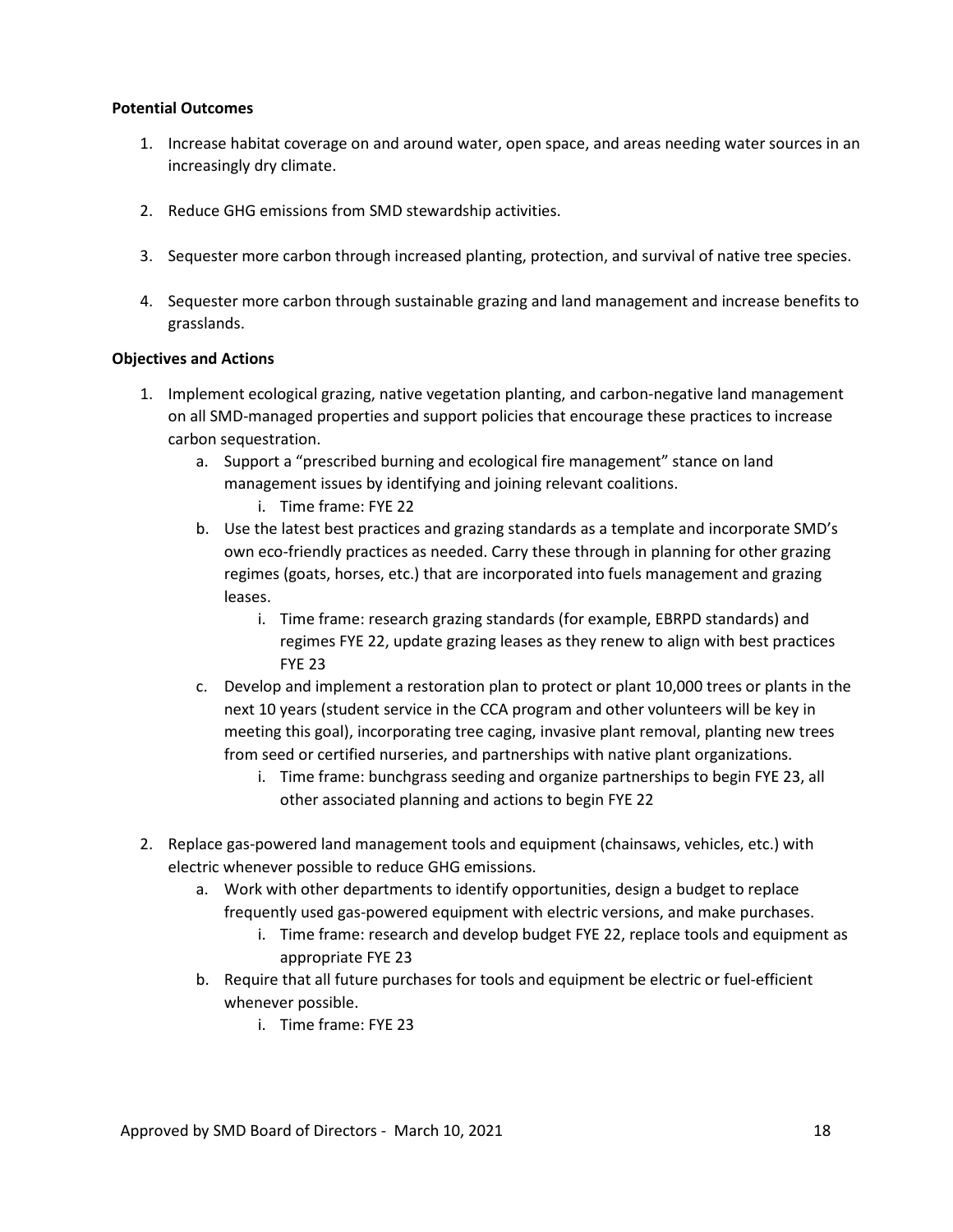- 3. Utilize Leave No Trace (LNT) ethics and good waste management techniques to keep lands clean and less prone to fire to improve habitat resiliency.
	- a. Incorporate LNT into recreation and stewardship activities.
		- i. Time frame: FYE 22
	- b. Develop and implement a plan to reduce waste production in stewardship activities and partner with other agencies on trash removal projects (including Coastal Cleanup Day).
		- i. Time frame: develop plan FYE 22, partner on trash removal FYE 23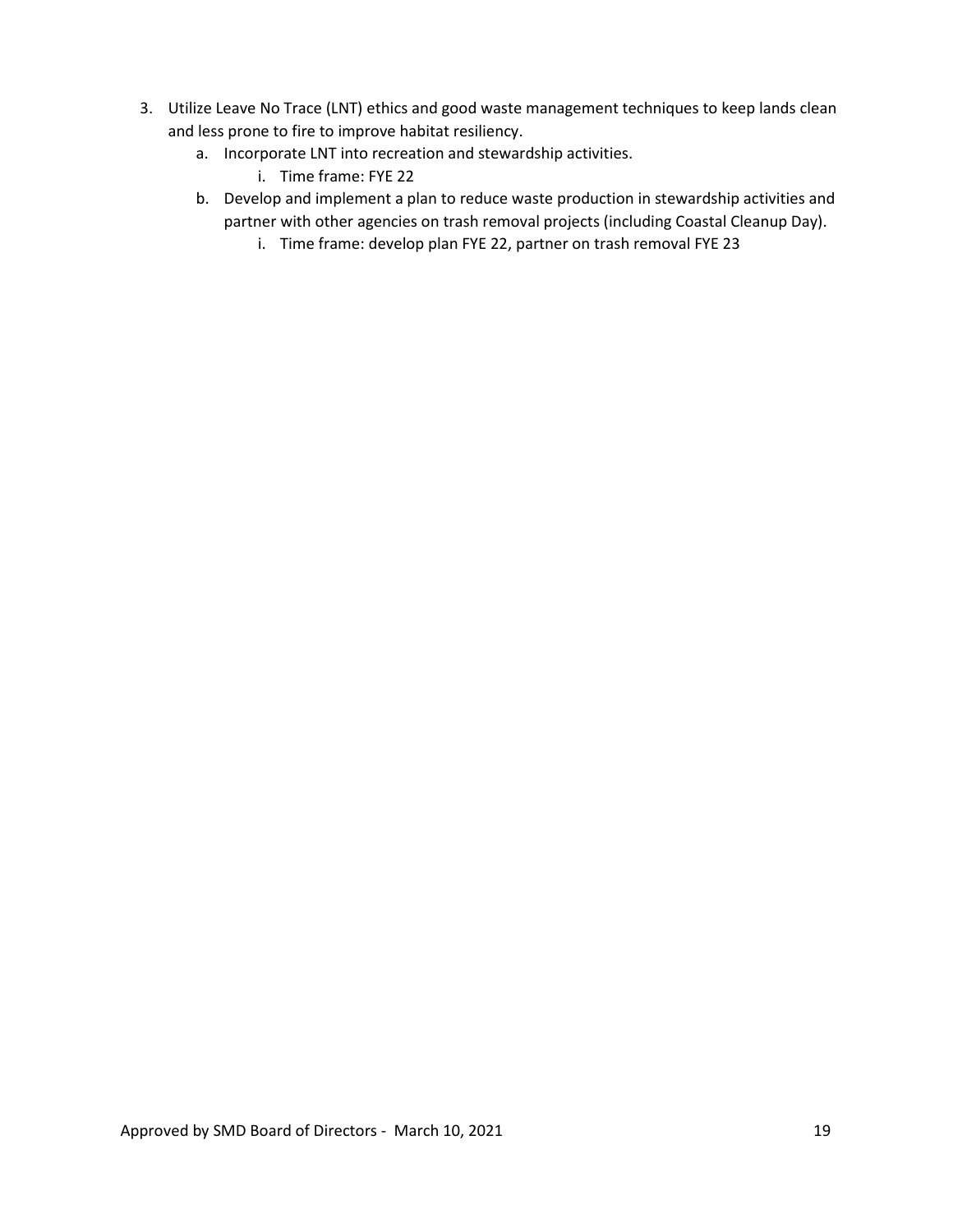# **Ch. 8 – Timeline of CAP Actions**

## **Already Occurring or Ongoing**

## **Advocacy & Policy**

• Engage with the public and other organizations as appropriate when they notify us of relevant projects.

### **Education**

- Explore partnerships with other organizations that work with diverse communities to expand our ability to implement environmental service projects.
- Help promote youth climate actions, climate protests, and other related advocacy.

### **Land Acquisition**

- Identify high-priority lands using connectivity, conversion risk, and other metrics.
- Collaborate with public agencies and private stakeholders to acquire suitable lands through in-fee purchase and conservation easements.
- Include themes of carbon sequestration, preventing land conversion to uses that increase GHG emissions, and securing movement and range-shift corridors at various scales into SMD communications that highlight acquisitions.
- Incorporate above themes into grant applications for land acquisition projects.

### **Organizational Carbon Footprint**

• Continue and enhance low-energy options for purchases (such as "smart" power strips for events, energy efficient lighting, equipment, and appliances, etc.)

## **FYE 22 (April 1st, 2021–March 31st, 2022)**

### **Advocacy & Policy**

- Identify most effective organizations and coalitions.
- Formally join coalitions.
- $\bullet$  Engage in local, regional, state, and national policymaking with coalition partners as appropriate including advocating for counties and cities in our area of focus creating and having appropriate land conservation elements in their Climate Action Plans.
- Learn GHG analysis and mitigation best practices.
- Comment on and propose mitigation measures as projects arise.
- Determine which species and habitats the north-south corridor would benefit with respect to climate-induced migrations and range shifts.
- Advocate for potential wildlife crossings of significant roadways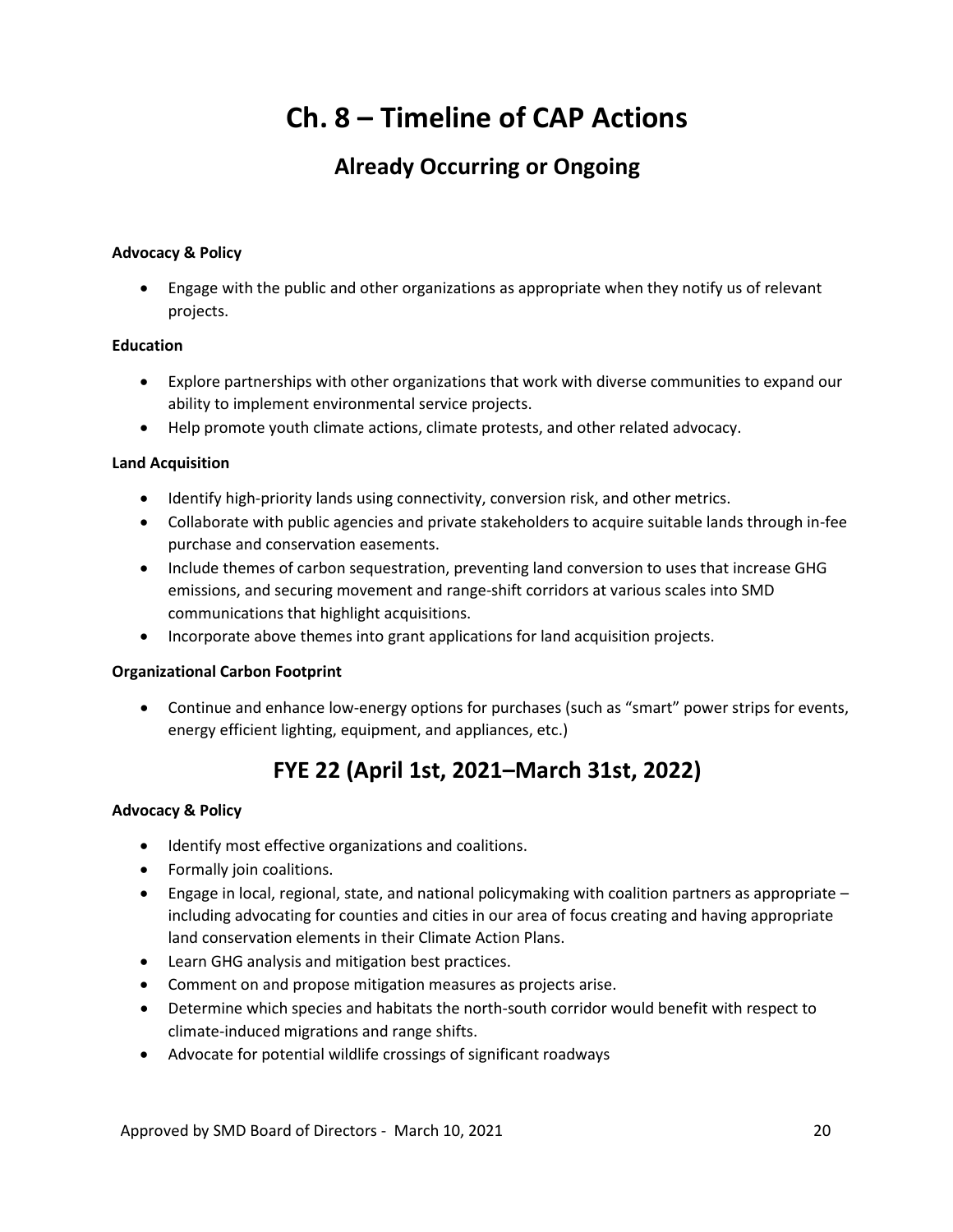## **Education**

- Develop fun and contemplative offerings (yoga in nature, solos with journaling, meditation in nature, etc.) into our annual and expanded Discover Diablo program and make the program more accessible and inviting to different groups of people (bilingual hike offerings, offerings for different user groups, offerings for different age groups, etc.).
- Continue the Nature Heals & Inspires Zoom series that includes speakers from diverse backgrounds, helping participants understand how they can connect, get inspired by, and heal with nature.
- Expand the Conservation Collaboration Agreement (CCA) program and offer follow-up nature solo and journaling trips, on a special SMD property, to all CCA student graduates and their families.
- Engage communities by providing climate change-related workshops (such as invasive plant identification, citizen science opportunities, etc.).
- Create educational signage and supplemental online materials about climate change, local flora and fauna, and ecological restoration for the Mangini Ranch Educational Preserve.
- Provide online materials on steps people can take (plantings they can do at home, ways to reduce their carbon footprints, personal service projects, etc.) to address climate change impacts and incorporate these materials in regular social media postings.
- Work with schools in eastern Contra Costa County to increase their participation in the CCA program (students planting trees, etc.), Discover Diablo, DiRT days, and other events (such as Coastal Cleanup Day). Ensure these programs include important information about the climate crisis, including how land conservation helps mitigate climate change and what individuals can do to help. Also, look to create volunteer student docent opportunities in our programs.

## **Financial**

- Research and identify new, more mission aligned sponsors and funding partners for Moonlight on the Mountain (MoTM), Discover Diablo, and Diablo Range efforts.
- Going forward, when considering a potential new corporate sponsor that is substantially questionable if mission aligned with SMD and its CAP, staff will work through the matter and seek input from the Development Committee
- Expand organizational investments that will reduce or eliminate exposure to fossil fuels based on guidance from the Finance Committee and our investment advisor.
- Hire and have financial investment advisor manage the SMD Stewardship Endowment Fund to be free of fossil fuel company investments.
- If financially feasible, select a new retirement platform in conjunction with existing platform and incorporate fees into new fiscal year budget.

## **Land Acquisition**

- Identify high-priority lands for land acquisition south of I-580 in the Diablo Range and any possible lands that might help support safe wildlife crossings of significant roads thereby helping improve and protect this critical north-south mountain range corridor.
- Collaborate with public agencies, landowners, and other private stakeholders located farther south in the Diablo Range to increase land acquisition efforts in the region and educate them on its importance in the context of climate change.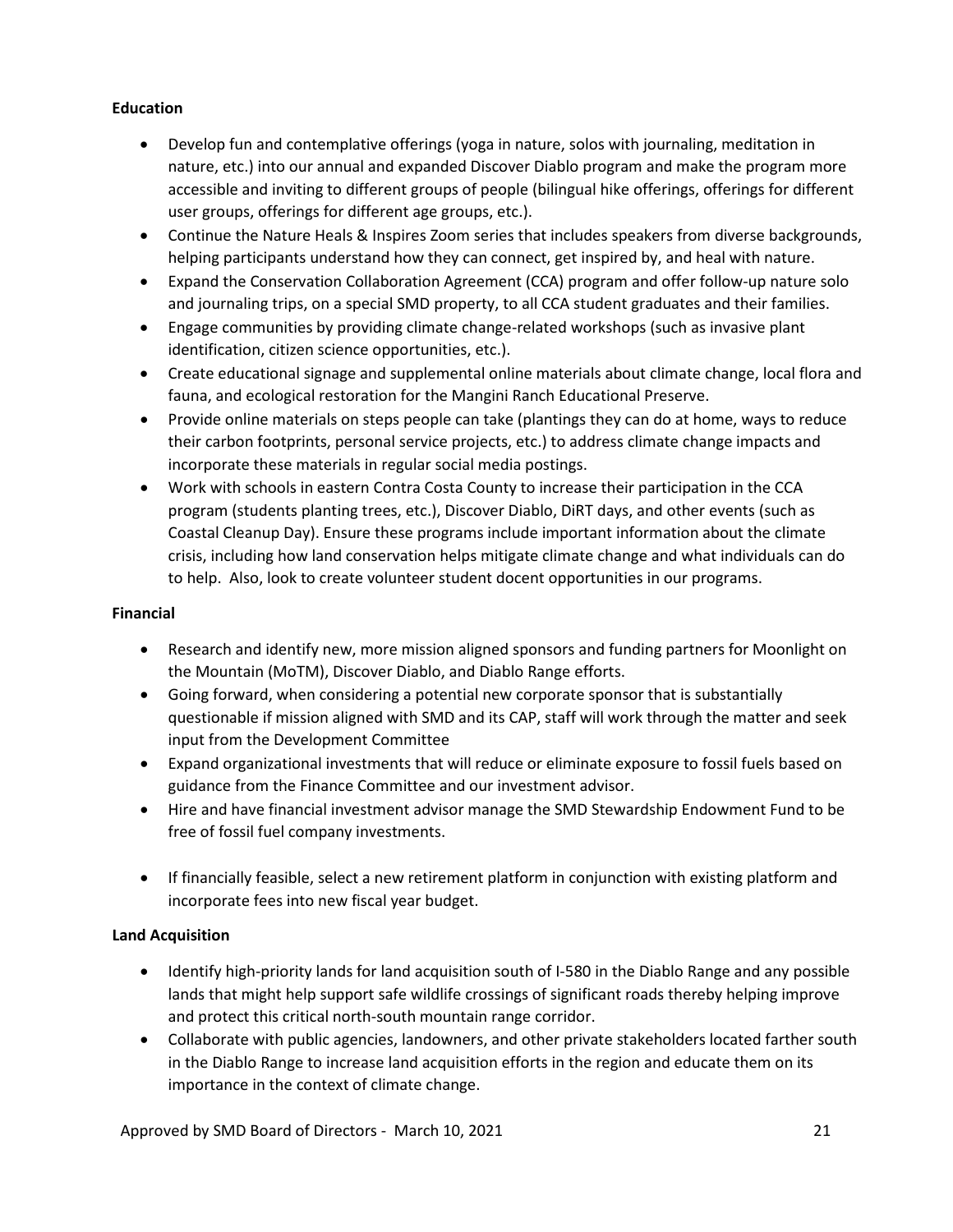## **Organizational Carbon Footprint**

- Design a plan for staff to work remotely to the greatest extent possible, while making sure there remains an emphasis on meaningful team interactions and team building, to greatly reduce SMDcaused transportation-related GHG emissions.
- Design a plan to encourage the use of public transportation as well as low and zero-GHG emission vehicles in everyday office activities and SMD events, including public transportation reimbursements.
- Research costs and develop a plan to electrify the SMD vehicle fleet.
- Research cost (including rebates) of installing electric vehicle (EV) charging stations at appropriate locations and discuss with building owner.
- Identify and use local vendors with sustainable menus for internal and external events (that is, locally shipped and responsibly sourced) where food is served.
- Continue to offer at least one vegetarian option for internal and external events and avoid offering beef except for high-profile and donor-sensitive events.
- Develop a plan to go paperless and substantially reduce, and eventually eliminate, use of single-use plastics.
- Enroll SMD offices (depends on building owner for current office) and properties in MCE's Deep Green program (100 percent clean-energy sources) wherever possible.
- Research LEED certification and gauge interest of current office building management.
- Research potential for solar and wind on SMD properties.

## **Stewardship**

- Support a "prescribed burning and ecological fire management" stance on land management issues by identifying and joining relevant coalitions.
- Research grazing standards (for example, EBRPD standards) and regimes.
- Develop and implement a plan to protect or plant 10,000 trees or plants in the next 10 years, incorporating tree caging, invasive plant removal, planting new trees from seed or certified nurseries, and partnerships with native plant organizations.
- Research and develop budget to replace gas-powered land management tools and equipment (chainsaws, vehicles, etc.) with electric whenever possible to reduce GHG emissions.
- Incorporate Leave No Trace principles into recreation and stewardship activities.
- Develop a plan to reduce waste production in stewardship activities and partner with other agencies on trash removal projects (including Coastal Cleanup Day).

## **FYE 23 (April 1st, 2022–March 31st, 2023)**

### **Financial**

- Secure relationships with new, more mission aligned sponsors for MoTM, Discover Diablo, and Diablo Range.
- Research corporate sponsors to help underwrite phased purchase of electric SMD fleet vehicles.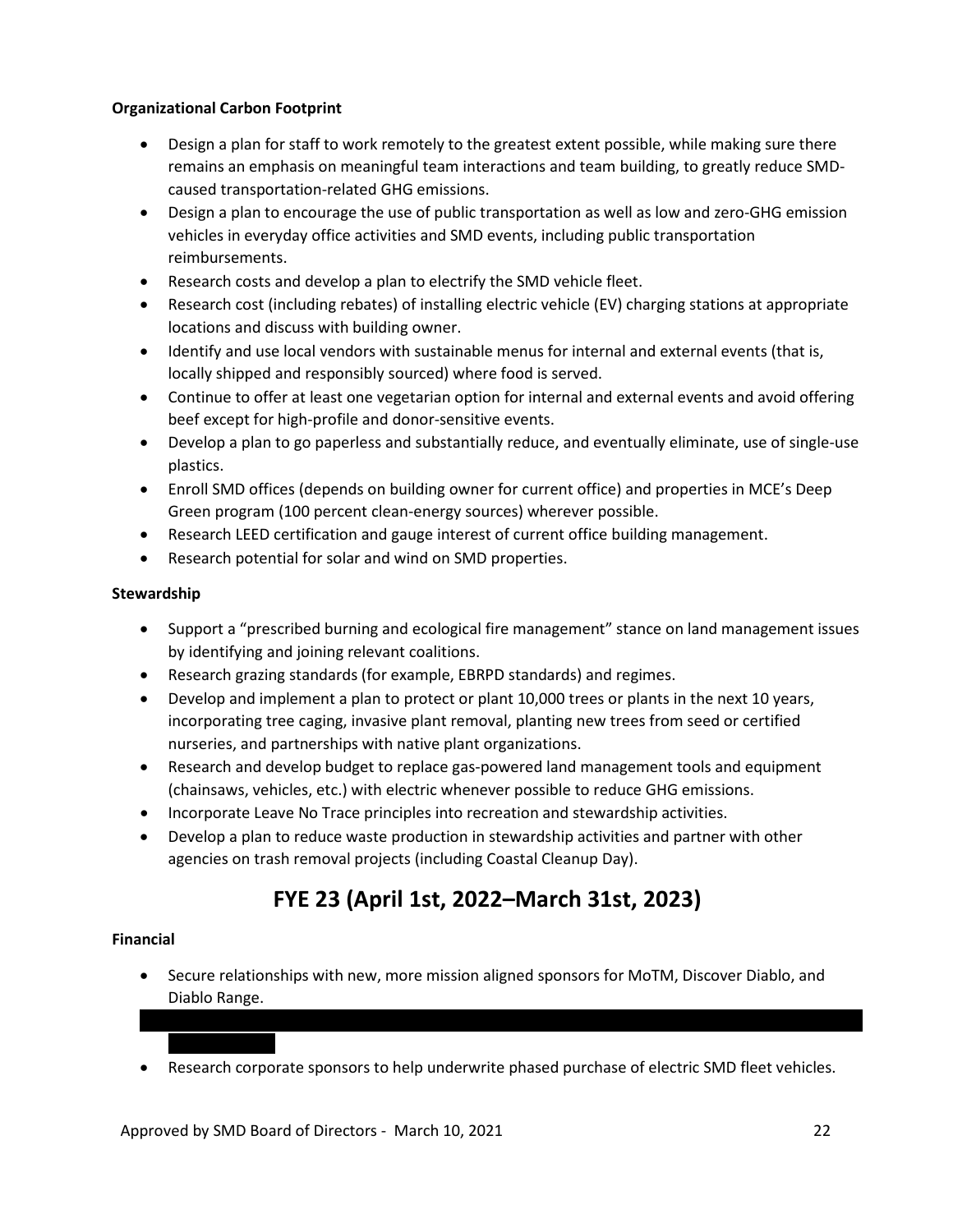- Research corporate sponsors to help underwrite phased purchase of solar panels at suitable SMD properties (such as Curry Canyon Ranch, Wright Canyon, etc.).
- Going forward, when considering a potential new corporate sponsorship that is substantially questionable if mission aligned with SMD and its CAP, staff will work through the matter and seek input from the Development Committee.
- Explore whether we further engage our financial investment advisor to manage other SMD funds in a way that reduces or eliminates investments in fossil fuel companies.
- Make new retirement plan platform available to all current and new employees.

## **Organizational Carbon Footprint**

- Implement a plan for staff to work remotely to the greatest extent possible, while making sure there remains an emphasis on meaningful team interactions and team building, to greatly reduce SMD-caused transportation-related GHG emissions.
- Implement a plan to encourage the use of public transportation as well as low and zero-GHG emission vehicles in everyday office activities and SMD events, including public transportation reimbursements.
- Apply for relevant permits and rebates to install electric vehicle (EV) charging stations at appropriate locations.
- Discuss next office space location and specifications (location, lease vs. own, LEED certification, EV charging stations, etc.).
- Implement a plan to go paperless and substantially reduce, and eventually eliminate, use of singleuse plastics.
- Develop plan to upgrade appropriate SMD properties to LEED efficiency.
- Design a plan (potentially with consultants) for solar and wind on SMD properties and research application and funding programs (such as MCE, County, PG&E, etc.).

### **Stewardship**

- Update grazing leases as they renew to align with best practices.
- Do bunchgrass seeding and create partnerships associated with 10,000-tree plan.
- Replace gas-powered land management tools and equipment (chainsaws, vehicles, etc.) with electric whenever possible to reduce GHG emissions.
- Require that all future purchases for tools and equipment be electric or fuel-efficient whenever possible.
- Implement plan to reduce waste production in stewardship activities and partner with other agencies on trash removal projects (including Coastal Cleanup Day).

## **FYE 24 (April 1st, 2023–March 31st, 2024)**

### **Financial**

- Explore whether we further engage our financial investment advisor to manage other SMD funds in a way that reduces or eliminates investments in fossil fuel companies .
- Continue to work with broker on available investment pools for participants.